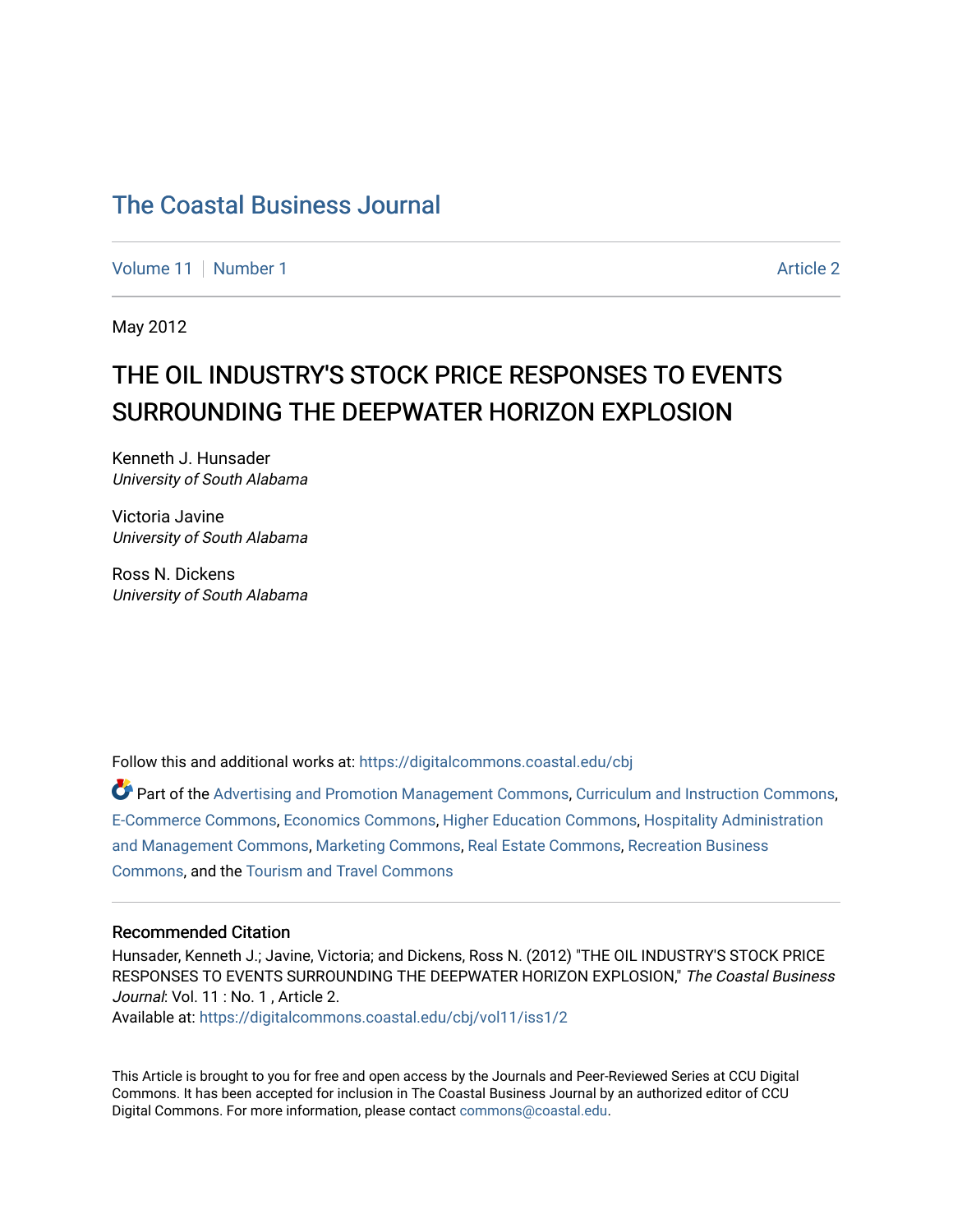

*Spring 2012 Volume 11, Number 1*

### **THE OIL INDUSTRY'S STOCK PRICE RESPONSES TO EVENTS SURROUNDING THE DEEPWATER HORIZON EXPLOSION**

Kenneth J. Hunsader, University of South Alabama Victoria Javine, University of South Alabama Ross N. Dickens, University of South Alabama

#### **ABSTRACT**

*The Deepwater Horizon explosion had considerable environmental, economic, and regulatory impacts. We examine oil companies' cumulative abnormal returns related to the date of the rig explosion, as well as announcements regarding insurance liability, insurance premiums for offshore drilling, and deepwater drilling moratorium events. We find no statistically significant stock response to the rig explosion itself – mostly likely given the incompleteness of information at the spill's beginning. We do find firms directly involved with the Deepwater Horizon show negative responses to the moratorium on drilling in the Gulf of Mexico along with evidence that firms emphasizing drilling and service to existing oil wells also react negatively. Our results further show negative impacts from the possibility of increased financial assurance and insurance costs for firms involved in the pipeline and bulk station and terminal areas. Finally, firms with a weaker financial position (higher leverage) tend to have lower returns. In all, results support contagion more than competitive effects.*

#### **INTRODUCTION**

The British Petroleum (BP) Deepwater Horizon April 2010 oil spill was a catastrophic event with both economic and environmental consequences. While oil exploration is an extremely risky endeavor, a disastrous event such as this spill creates more consideration about oil exploration and production safety. The rig explosion and its aftermath brought great uncertainty related to the magnitude of the spill, its legal ramifications, political pressure on the oil industry, and the impact for all parties involved.

This study examines oil company stock price responses to the disaster's key events. Specifically, we examine: the rig explosion itself, announcements related to possible changes in insurance liability and premiums for offshore drilling, and announcements related to the moratorium on deepwater drilling.

Overall, the results provide evidence that the various events related to insurance caps and moratoria impact oil firms. Specifically, the moratoria banning drilling negatively impact the value of exploration and equipment companies, while the insurance announcements negatively affect the pipeline and bulk station industries. Additional analysis which separates the firms by Gulf of Mexico (GOM) exposure and leverage indicate that GOM-exposed firms suffer greater negative wealth effects while results related to leverage are mixed, but generally show higher-leveraged firms have lower returns.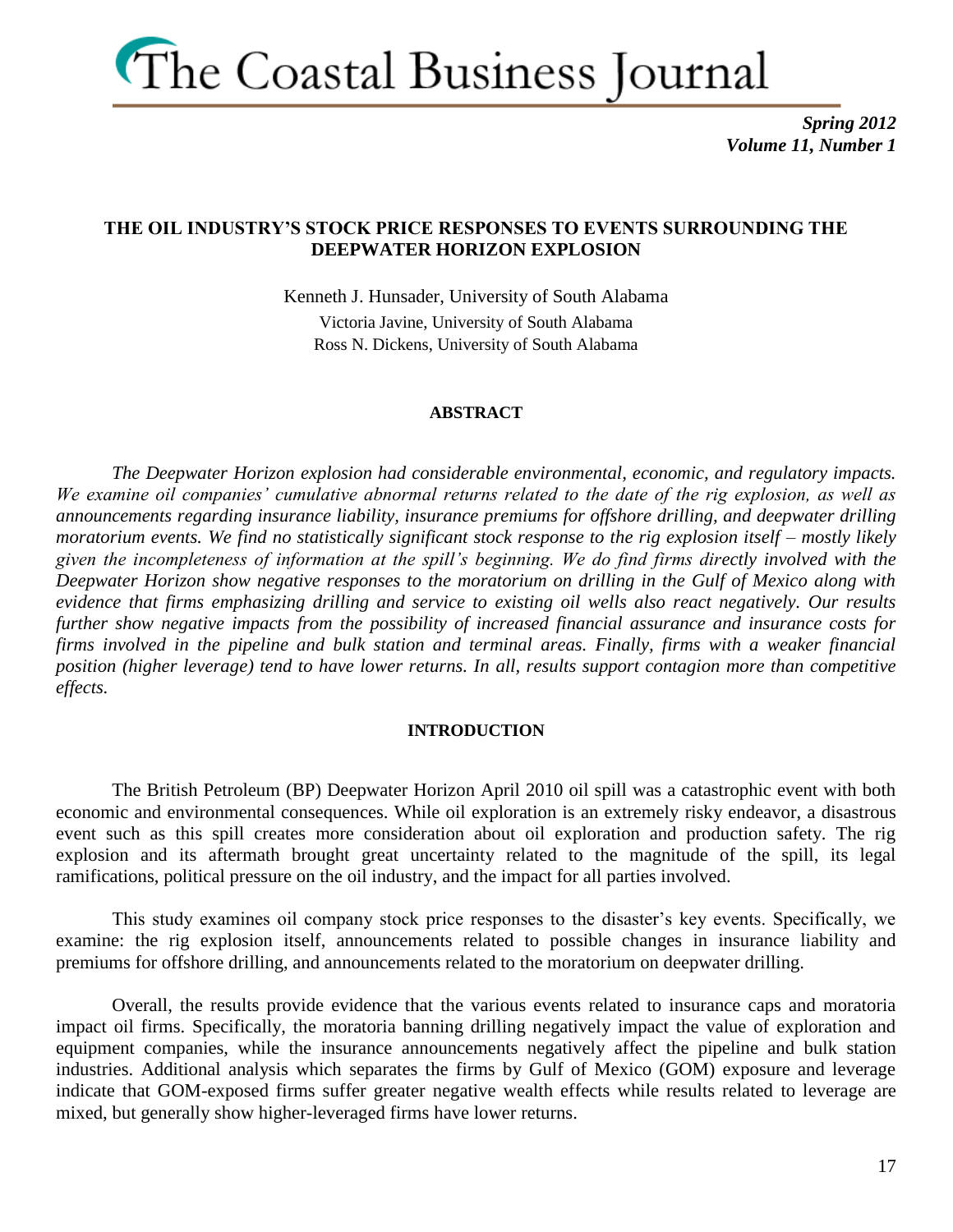*Spring 2012 Volume 11, Number 1*

#### **BACKGROUND**

The April 20, 2010 explosion of the BP-operated Deepwater Horizon oil rig in the Gulf of Mexico and the subsequent leakage of millions of barrels of oil before the July 2010 capping of the well seem to have been market-changing events in the oil industry. Following the explosion, Congress proposed to increase environmental liability coverage from \$75 million to \$10 billion to ensure that responsible parties pay the full cost associated with oil spills (Pearson, 2010). Also, Congress debated increasing the requirements of the Oil Pollution Act of 1990 which mandates companies with offshore facilities maintain evidence of \$150 million of financial responsibility. Simultaneously, oil companies and their insurers reassessed deep water drilling risks. Energy insurance proponents argued that removing the \$75 million liability cap could lead more companies to self-insure (Carmel & Yekrangi, 2010). Others suggested that increasing the liability limits could drive offshore drilling companies out of U.S. waters (Postal, 2010). The proposed House bill stalled in the Senate, but there was considerable debate regarding the cost of operating offshore rigs. For example, insurance premiums increased 15% - 50% in the month after the April explosion (Holm, 2010).

On May 28, 2010, the Obama administration issued a six-month moratorium on all offshore deepwater drilling (Favole, Power, & Chazan, 2010). The purpose of the moratorium was to improve safety and provide environmental protection to reduce the risk of events such as the BP oil spill (Department of Interior, 2010a). In addition to calling for new operating standards for offshore oil companies, the Secretary of the Interior, Ken Salazar, canceled lease sales in the Gulf of Mexico and off the coast of Virginia and suspended proposed Arctic drilling.

The moratorium was expected to have a large economic impact with one estimate suggesting losses of \$2.1 billion in output, as many as 8,000 jobs, more than \$487 million in wages, and \$98 million in state tax revenues in the Gulf states of Texas, Louisiana, Mississippi, Alabama, and Florida (Mason, 2011). Clouding the issue, several companies that service offshore oil rigs sued the U.S. government in an effort to overturn the drilling ban (Associated Press, 2010). The lawsuit claimed that the Department of the Interior had no proof that the 33 projects affected by the ban posed an imminent threat. The judge agreed with the plaintiffs and lifted the ban on offshore drilling on June 22, 2010 (Power, 2010). The Obama Administration appealed the decision and issued a new moratorium on July 12, 2010 suspending activities based on drilling configurations and technologies rather than water depth (Department of Interior, 2010b).

The moratorium's negative impact fell short of the dire predictions. Unemployment claims from the oil industry on the Gulf Coast were lower than anticipated. Furthermore, only two deepwater rigs in the Gulf that were impacted by the ban actually left the area (Broder & Krauss, 2010). Instead, many oil companies used the time to upgrade and service equipment while moving some operations to onshore sites, which helped to prevent worker lay-offs.

Although scheduled to be lifted on November 30, 2010, the ban was raised October 12, 2010. Still, the government granted no deepwater drilling permits until February 28, 2011 (Carey, 2011). In fact, the Department of Interior's Bureau of Ocean Energy Management, Regulation and Enforcement (BOEMRE) authorized only 37 shallow-water and two deep-water wells between April 20, 2010 and March 16, 2011. For comparison, the BOEMRE's approval rate before April 2010 was slightly above seven wells per month (Stilley,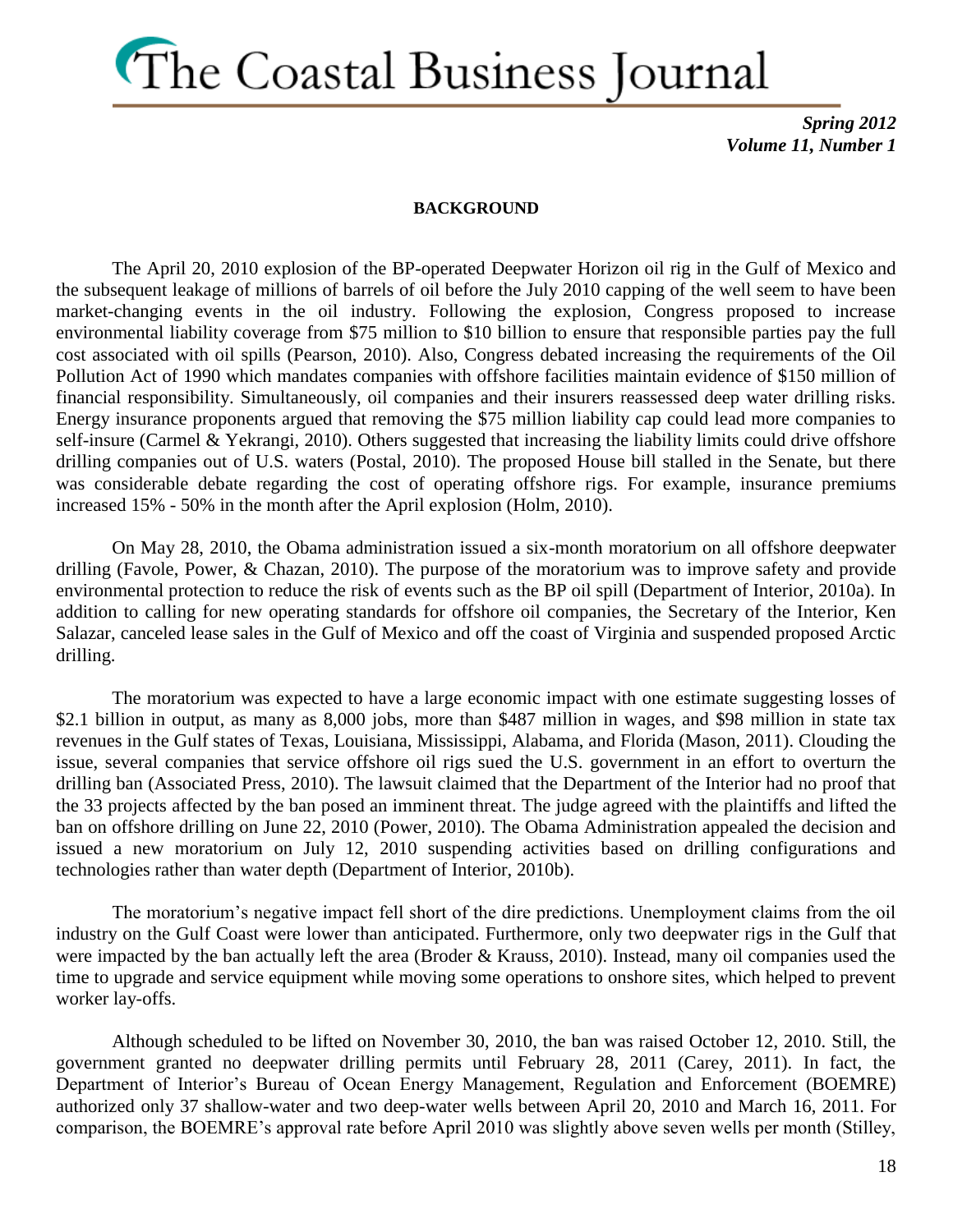

*Spring 2012 Volume 11, Number 1*

2011). The impact on oil companies can be seen with the February 2011 Chapter 11 bankruptcy filing by Seahawk Drilling, a Houston-based company, which blamed the BOEMRE's slow permit application review process (Stilley, 2011).

#### **HYPOTHESES**

We use the events described above to delineate dates and firm-specific qualities to explore the stock price reaction of oil-related firms to the explosion. While the rig explosion itself was an unexpected event – a necessity for an event study – the true nature of the spill and the events related to it played out over several months. Thus, it is quite possible that any stock price reactions will evolve over longer periods than event-study methodology may capture. As such, we believe any statistically significant results we find will truly point toward expected economic impacts. We enumerate our hypotheses in their null form and explain our ex ante expectations as to results following each hypothesis.

*Hypothesis 1a: Oil industry firms' stock returns will have no response to the BP oil rig explosion.* 

Given that the explosion can only be considered catastrophic, we naturally expect a negative response. However, we realize it is quite possible not to find one. First, the extent of the explosion and the rate of oil leakage from it took considerable time to assess – in fact, the oil leakage amount may never be known with much certainty. Second, responses may differ based on if the markets consider reactions within a "contagion" or "competitive" framework.

We use the term "contagion" in the sense that oil industry firm stock returns could be positively correlated to each other. Thus, what is bad for one is bad for all. However, the stock market may view the firms in a competitive situation where any losses expected from the most directly involved firms (e.g. BP and TransOcean) would be a competitors' gain. In that case, returns would have a negative correlation such that the net position would be closer to zero and show no significant returns.

 *Hypothesis 1b: Oil industry firms' stock returns will have no response to the increase in insurance costs.*

Given that all the differing announcements about insurance costs would lead to higher operating costs for the oil companies, we expect a negative response. We could find no significant abnormal returns if the insurance announcements are not a surprise since the market could anticipate much of the content from them.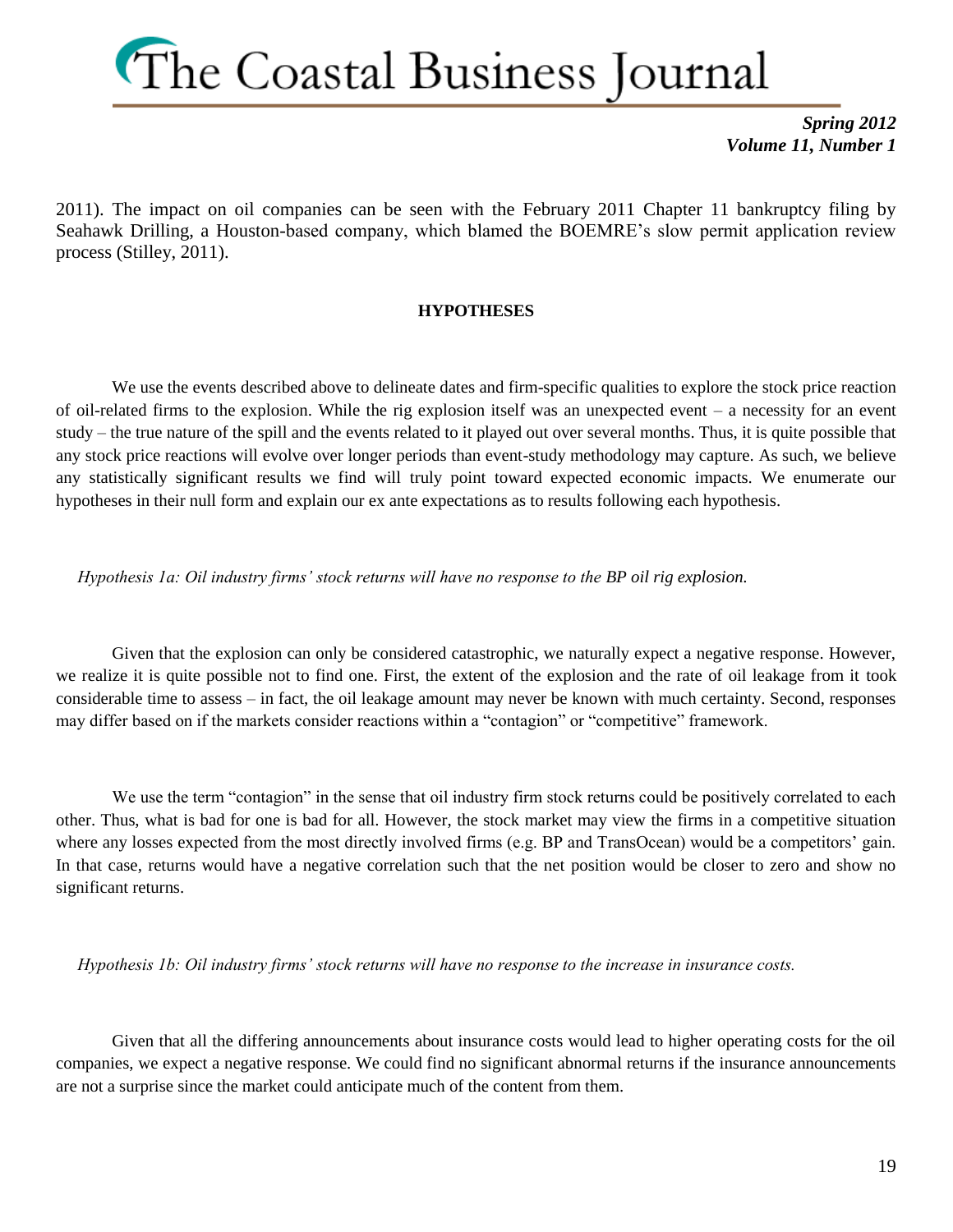

*Spring 2012 Volume 11, Number 1*

 *Hypothesis 1c: Oil industry firms' stock returns will have no response to the moratorium or the court ordered lifting of the moratorium.*

If the contagion setting discussed above holds, we expect a negative response to the moratorium announcement and a positive response to the court order ending the drilling ban. Since the moratorium halts all deepwater drilling, it limits oil production. The ban can affect business for all areas of the oil industry. We consider six distinct SIC classification groups within the oil industry: SIC 131 (exploration), SIC 138 (drilling), SIC 291 (refining), SIC 353 (machinery and equipment), SIC 461 (pipelines), and SIC 517 (bulk stations and terminals). Of course, many of the largest firms are involved in many if not all SIC classifications which will bias our tests toward finding no difference between groups. Just as the moratorium would limit oil industry production and lead to negative returns, the court's overturning the moratorium should lead to positive returns given higher output.

However, if the competitive view holds, it would not be surprising to find a lack of significance since a decrease in Gulf of Mexico oil production could lead to increases in oil prices and/or production from other areas. Our estimation model will control for the price of oil. Thus, the competitive view leads to the likelihood of no statistically significant abnormal return for the whole industry in response to the moratorium and the court order lifting the ban.

 *Hypothesis 2a: The stock returns of oil industry firms with Gulf of Mexico exposure will have no reaction to the moratorium or the court order ending the moratorium.*

 *Hypothesis 2b: The stock returns of oil industry firms with Gulf of Mexico exposure will not differ from the stock returns of oil industry firms with little or no Gulf of Mexico exposure in relation to the moratorium or its court-ordered lifting.*

Since SIC 131 and SIC 138 firms are involved in exploration and drilling, we examine these two groups by firms which have operations in the Gulf of Mexico (GOM) and those which do not. We expect companies operating in the GOM should experience a greater negative impact because of the explosion's location and the moratorium's targeted area. Firms outside the GOM may benefit from other companies' problems within the GOM. On the other hand, if a contagion effect dominates, firms which operate outside the GOM may suffer as well.

 *Hypothesis 3a: Oil industry firms' stock returns will not differ based on financial condition with the announcement of increases in financial assurance (and insurance).*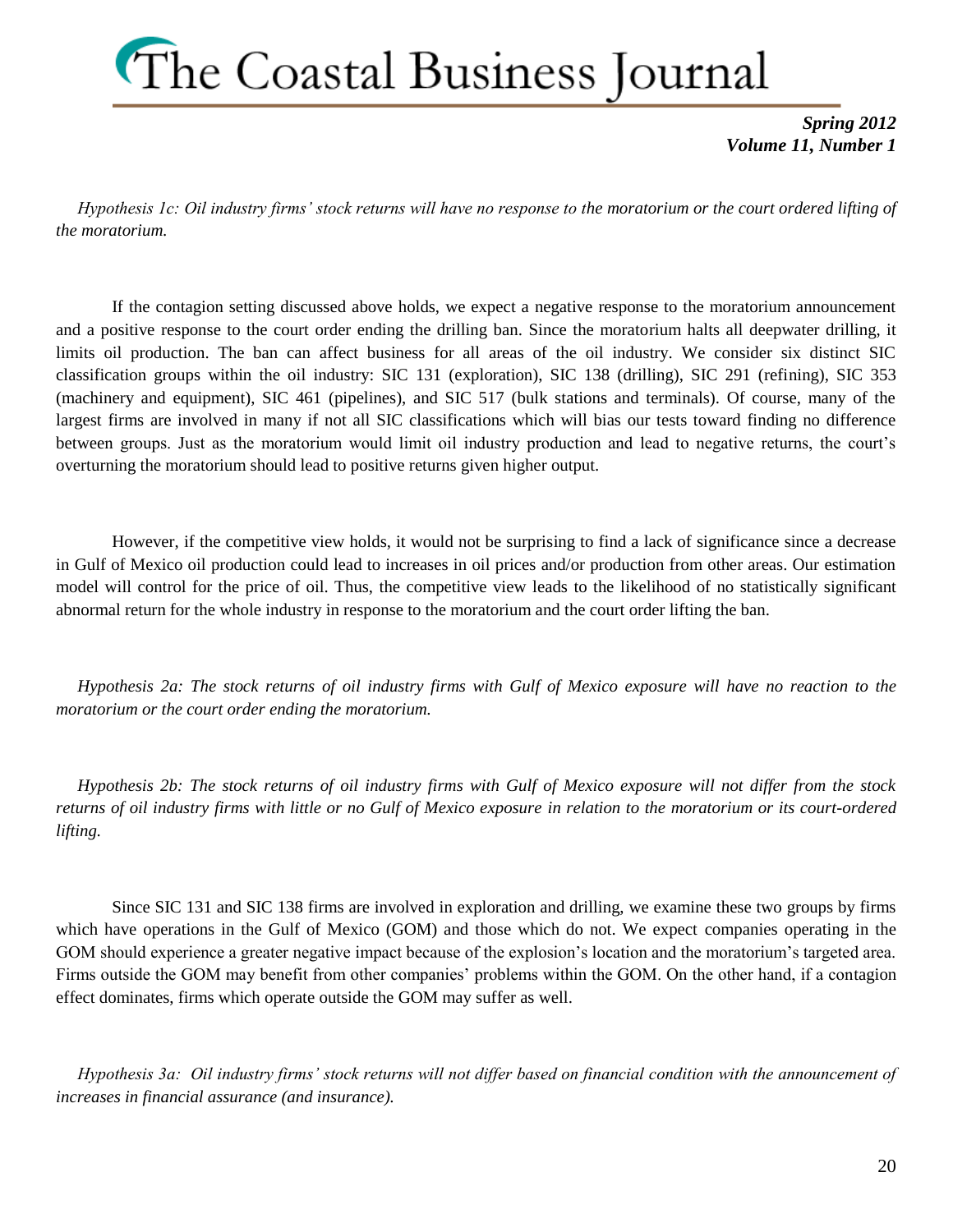*Spring 2012 Volume 11, Number 1*

 *Hypothesis 3b: Oil industry firm's stock returns will not differ based on financial condition with the moratorium announcement.*

We expect the drilling moratorium to have a greater impact on firms in more precarious financial conditions. We examine four different measures of financial condition: working capital, current ratio, return on equity, and leverage. We compare companies that are above or below \$150 million in working capital as an approximate measure of the Oil Pollution Act of 1990's \$150 million financial assurance requirement for offshore facilities. For the current ratio, return on equity, and leverage (measured as long term debt to total assets), we compare abnormal returns across groups based on the median value of the financial variable for the industry.

#### **DATA and METHODOLOGY**

We use fiscal year 2009 data from Research Insight (Compustat) and stock returns data from CRSP for the appropriate date range around the 2010 announcements (See Table 1 for announcement dates) and calculate the cumulative abnormal returns (CARs) for a 3-day event window defined as days (-1 to 1) for each announcement date using 121 days prior to the first date listed in Table 1 and 121 days after the last date listed in Table 1 to estimate market parameters in line with Bhargava & Fraser (1998) and Saunders & Smirlock (1987). For the rig explosion, we use a twoday event window  $(0, +1)$  as there would be no information leakage in day -1 for such an event. We investigate the impact of the explosion, insurance announcements, and moratorium events for firms in the Oil and Gas Industry (three-digit SIC codes 131, 138, 291, 353, 461, and 517). See Table 2 for descriptive statistics.

|                       |                | Table 1: Event Days Related to the Deepwater Horizon Rig Explosion                                                                            |  |  |  |  |
|-----------------------|----------------|-----------------------------------------------------------------------------------------------------------------------------------------------|--|--|--|--|
|                       |                |                                                                                                                                               |  |  |  |  |
| Event                 |                |                                                                                                                                               |  |  |  |  |
| Code                  | Date           | Event                                                                                                                                         |  |  |  |  |
| Day 1                 | April 20,      | BP Deepwater Horizon Explosion.                                                                                                               |  |  |  |  |
| 2010<br>$(\gamma_1)$  |                | Source: The Wall Street Journal Online                                                                                                        |  |  |  |  |
|                       |                |                                                                                                                                               |  |  |  |  |
| Day 2<br>$(\gamma_2)$ | May 5,<br>2010 | Congress introduces HR5214: "Big Oil Bailout Prevention Act of 2010"                                                                          |  |  |  |  |
|                       |                | Calls to increase environmental liability cap from \$75 million to \$10 billion. Later<br>stalls in the Senate and is never enacted into law. |  |  |  |  |
|                       |                | Source: GovTrack.us                                                                                                                           |  |  |  |  |
|                       |                |                                                                                                                                               |  |  |  |  |
| Day 3                 | May 25,        |                                                                                                                                               |  |  |  |  |
| $(\gamma_3)$          | 2010           | Insurance for drilling in the Gulf has risen 15%-50%.                                                                                         |  |  |  |  |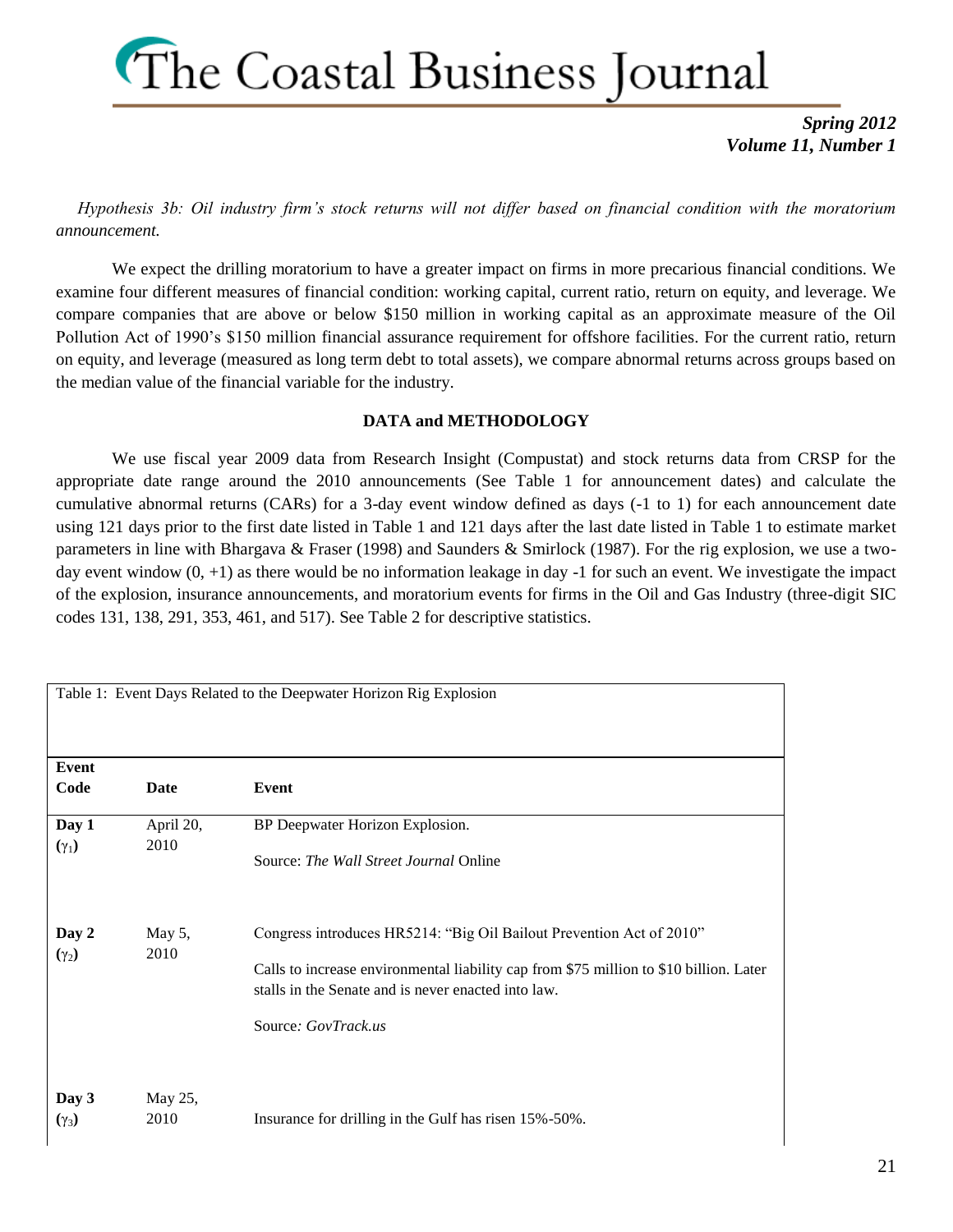*Spring 2012 Volume 11, Number 1*

|              |          | Source: The Wall Street Journal                              |
|--------------|----------|--------------------------------------------------------------|
| Day 4        | May 28,  | First Six-Month Moratorium on deepwater drilling.            |
| $(\gamma_4)$ | 2010     | Source: Department of Interior press release, Bloomberg      |
| Day 5        | June 23, | U.S. District Court Judge Martin Feldman lifts moratorium.   |
| $(\gamma_5)$ | 2010     | Source: The Wall Street Journal                              |
| Day 6        | July 12, | Second Six-month Moratorium on deepwater drilling.           |
| $(\gamma_6)$ | 2010     | Source: Department of Interior press release, New York Times |

Much of the data in Table 2 are as we expect. Means for total assets and working capital are greater than medians for each group. This relationship indicates large firms which skew averages. The largest firms are in SIC 291 (refining) given the infrastructure requirements for that segment. SIC 517 (bulk stations and terminals) has the smallest firms.

The long term debt-to-total assets ratio (leverage) shows a wide range for almost all firm types. The median for SIC 353 (machinery and equipment) is 3.01% while the highest median is for SIC 461 (pipelines) with 39.02%. Finally, return on assets (ROA) ranges from a median of

-3.78% for SIC 131 (exploration) to 5.84% for SIC 353 (machinery and equipment).

| Table 2: Summary Statistics for Oil and Gas Industry Companies                                                                                                                                                                 |   |      |        |                           |     |     |
|--------------------------------------------------------------------------------------------------------------------------------------------------------------------------------------------------------------------------------|---|------|--------|---------------------------|-----|-----|
| Total Assets and Working Capital are in millions (\$). Current Ratio is (Current Assets)/(Current Liabilities). ROA<br>is (Net Income before Extraordinary Items)/(Total Assets). Leverage is (Long Term Debt)/(Total Assets). |   |      |        |                           |     |     |
|                                                                                                                                                                                                                                | N | Mean | Median | <b>Standard Deviation</b> | Min | Max |
| <b>SIC 131 (Exploration)</b>                                                                                                                                                                                                   |   |      |        |                           |     |     |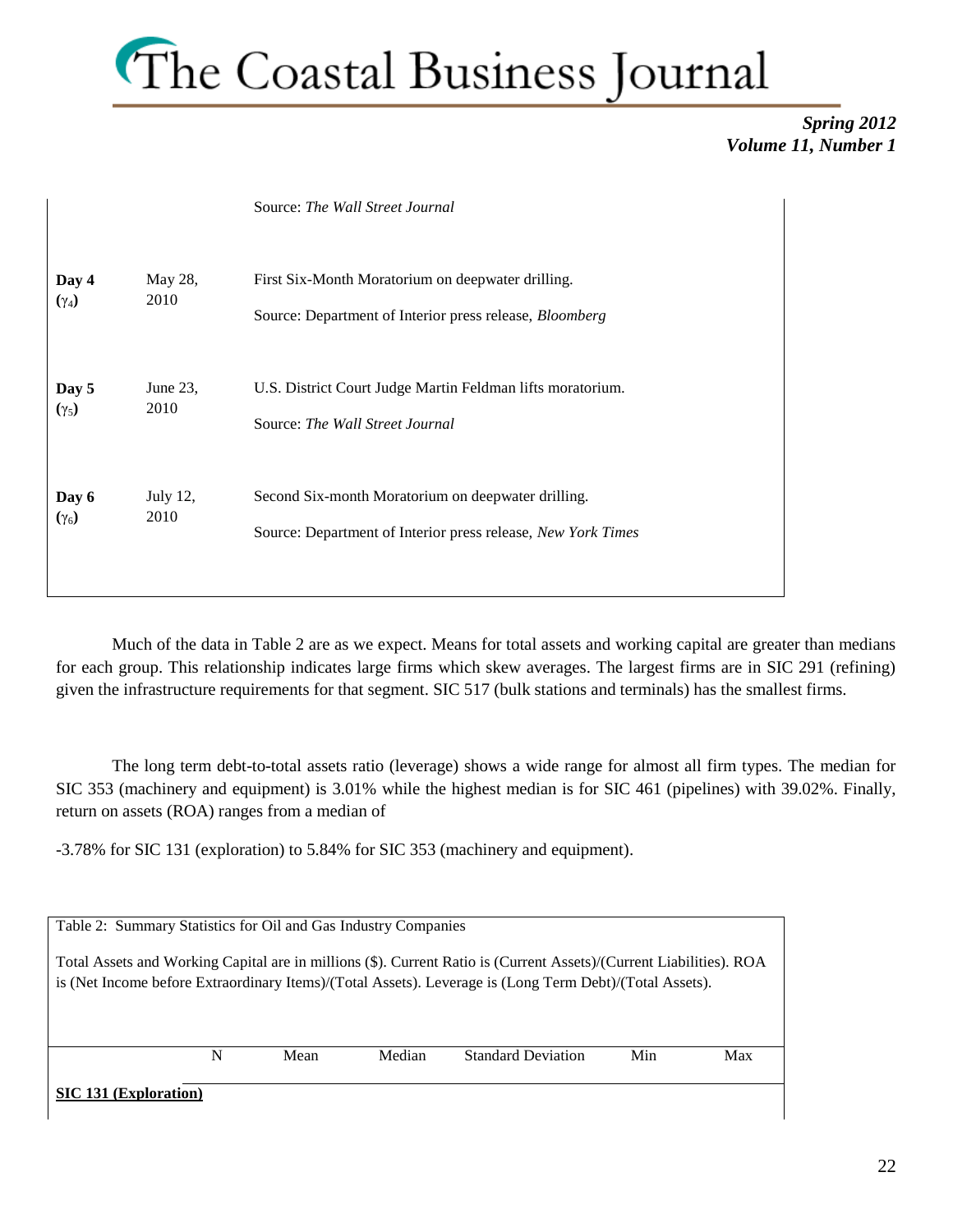### *Spring 2012 Volume 11, Number 1*

| <b>Total Assets</b>                      | 96 | 5,177.00  | 1,057.88  | 10,394.33 | 9.44         | 50,123.00  |
|------------------------------------------|----|-----------|-----------|-----------|--------------|------------|
| <b>Working Capital</b>                   | 96 | 178.12    | 8.61      | 758.10    | $-491.35$    | 5,835.06   |
| <b>Current Ratio</b>                     | 96 | 2.08      | 1.22      | 3.72      | 0.34         | 34.74      |
| $ROA$ $%$                                | 96 | $-8.99$   | $-3.78$   | 18.36     | $-103.86$    | 16.49      |
| Leverage (%)                             | 96 | 30.64     | 30.80     | 18.37     | 0.00         | 111.32     |
|                                          |    |           |           |           |              |            |
| <b>SIC 138 (Drilling)</b>                |    |           |           |           |              |            |
| <b>Total Assets</b>                      | 34 | 4,831.21  | 1,556.52  | 8,418.31  | 23.57        | 36,436.00  |
| <b>Working Capital</b>                   | 34 | 716.20    | 226.34    | 1,419.37  | $-1.47$      | 6,391.00   |
| <b>Current Ratio</b>                     | 34 | 2.51      | 2.36      | 0.96      | 0.86         | 4.96       |
| $ROA$ $(\%)$                             | 34 | 1.97      | 4.36      | 20.65     | $-24.38$     | 21.97      |
| Leverage (%)                             | 34 | 22.69     | 23.07     | 13.27     | 0.00         | 45.77      |
|                                          |    |           |           |           |              |            |
| SIC 291 (Refining)                       |    |           |           |           |              |            |
| <b>Total Assets</b>                      | 25 | 87,573.70 | 47,052.00 | 91,927.53 | 2,132.79     | 292,181.00 |
| <b>Working Capital</b>                   | 25 | 1,499.31  | 498.19    | 7,268.71  | $-16,428.46$ | 21,998.19  |
| <b>Current Ratio</b>                     | 25 | 1.23      | 1.17      | 0.38      | 0.64         | 2.17       |
| $ROA$ $(\%)$                             | 25 | 3.11      | 3.72      | 5.19      | $-12.41$     | 9.36       |
| Leverage (%)                             | 25 | 17.08     | 16.34     | 10.91     | 0.18         | 43.42      |
|                                          |    |           |           |           |              |            |
| <b>SIC 353 (Machinery and Equipment)</b> |    |           |           |           |              |            |
| <b>Total Assets</b>                      | 12 | 5,633.83  | 1,374.82  | 7,667.19  | 186.87       | 21,532.00  |
| <b>Working Capital</b>                   | 12 | 1,505.57  | 529.92    | 1,943.56  | 40.30        | 5,424.00   |
| <b>Current Ratio</b>                     | 12 | 3.27      | 3.39      | 1.26      | 1.33         | 5.90       |
| $ROA$ $%$                                | 12 | 5.43      | 5.84      | 3.73      | $-1.19$      | 12.87      |
| Leverage $(\%)$                          | 12 | 7.50      | 3.01      | 9.55      | $0.00\,$     | 30.99      |
|                                          |    |           |           |           |              |            |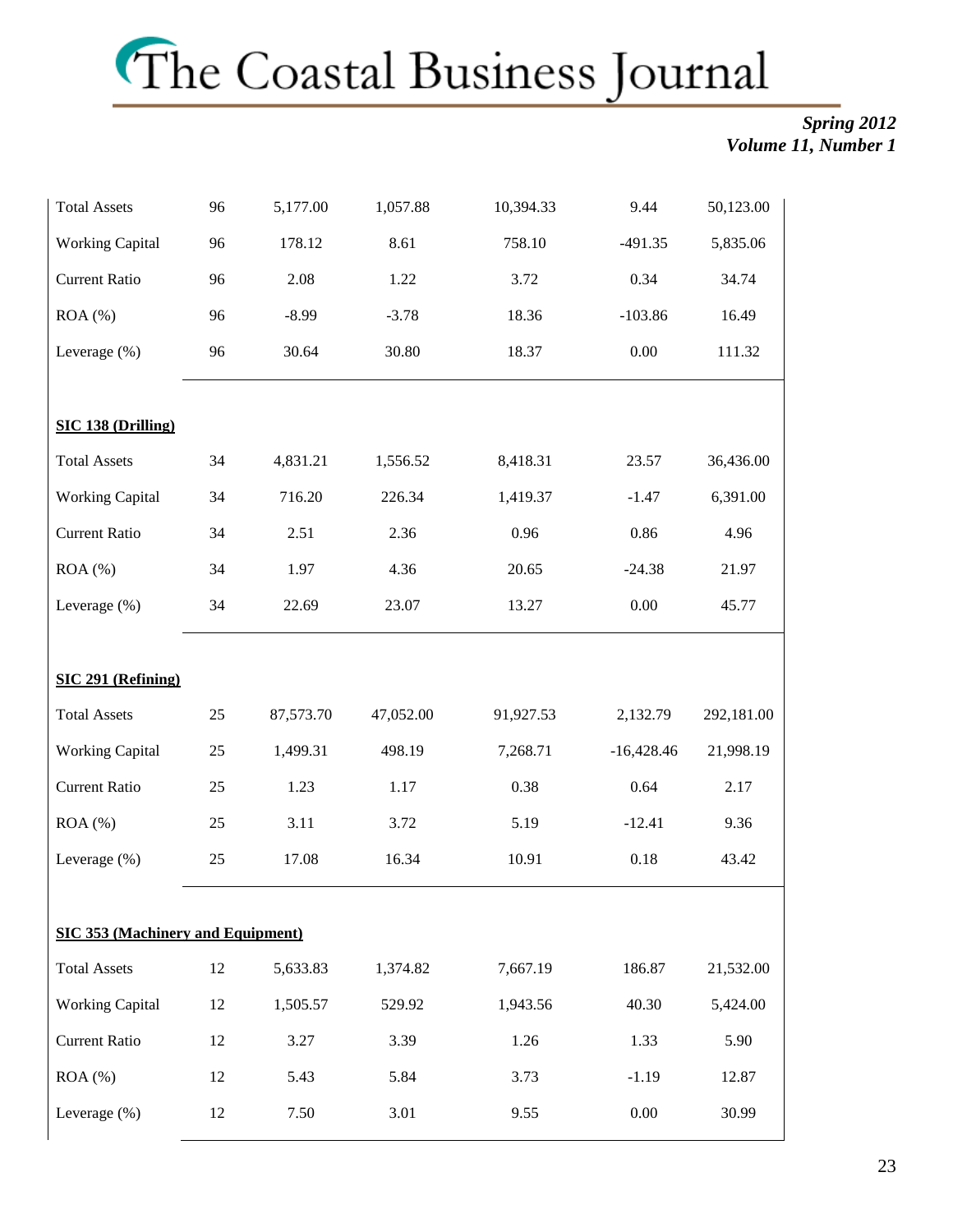*Spring 2012 Volume 11, Number 1*

| <b>SIC 461 (Pipelines)</b>                   |                |         |         |         |          |         |
|----------------------------------------------|----------------|---------|---------|---------|----------|---------|
| <b>Total Assets</b>                          | 6              | 1775.63 | 1575.77 | 1347.67 | 515.54   | 3255.65 |
| <b>Working Capital</b>                       | 6              | 47.89   | 2.25    | 82.06   | $-7.67$  | 195.99  |
| <b>Current Ratio</b>                         | 6              | 1.14    | 1.12    | 0.27    | 0.75     | 1.47    |
| $ROA$ $%$                                    | 6              | 4.55    | 4.17    | 1.73    | 2.32     | 7.49    |
| Leverage $(\%)$                              | 6              | 32.42   | 39.02   | 27.10   | 0.00     | 63.36   |
|                                              |                |         |         |         |          |         |
| <b>SIC 517 (Bulk Stations and Terminals)</b> |                |         |         |         |          |         |
| <b>Total Assets</b>                          | 7              | 785.82  | 685.94  | 580.40  | 30.12    | 1741.23 |
| <b>Working Capital</b>                       | $\tau$         | 129.86  | 38.37   | 200.00  | $-11.77$ | 516.24  |
| <b>Current Ratio</b>                         | $\overline{7}$ | 1.21    | 1.23    | 0.32    | 0.61     | 1.54    |
| $ROA$ $%$                                    | 7              | 2.76    | 3.24    | 5.89    | $-7.77$  | 11.47   |
| Leverage $(\%)$                              | 7              | 17.54   | 16.21   | 18.16   | 0.00     | 44.37   |

We employ a multivariate regression model (MVRM) to examine the stock price reactions to the event dates following Yildirim, Kwag, & Collins (2006) and Bhargava & Fraser (1998). The MVRM corrects for heteroscedasticity biases that arise when common event periods produce individual asset returns that may be contemporaneously correlated such that residuals across the various firm type portfolios will not be identically and independently distributed. The dummy variable for each event will help judge the impact of that event on stock returns and on any shift in overall systematic risk. Following Bhargava & Fraser (1998), we include a time lag variable to control for non-synchronous trading (based on studies by Scholes & Williams (1977) and Dimson (1979)) and divide firms into six portfolios based on SIC codes to use a system of Seemingly Unrelated Regressions (SUR) (Zellner (1962)). For tests not involving the competitive effect, we also include a variable to control for stock price reaction to changes in crude oil prices. The model specification for the current study is:

$$
r_{it}=\alpha_i+D_t\ \alpha\rho_i+\beta1_ir_{mt}+\beta1_{li}r_{m(t-1)}+\ \beta2_ir_{oil}+\Sigma^6{}_{k=1}\ \gamma_iD_0+\beta1\rho_iD_tr_{mt}+\ \beta1\rho_{li}D_tr_{m(t-1)}+\epsilon_{it} \qquad (1)
$$

where  $r_{it}$  = the return for portfolio i on day t,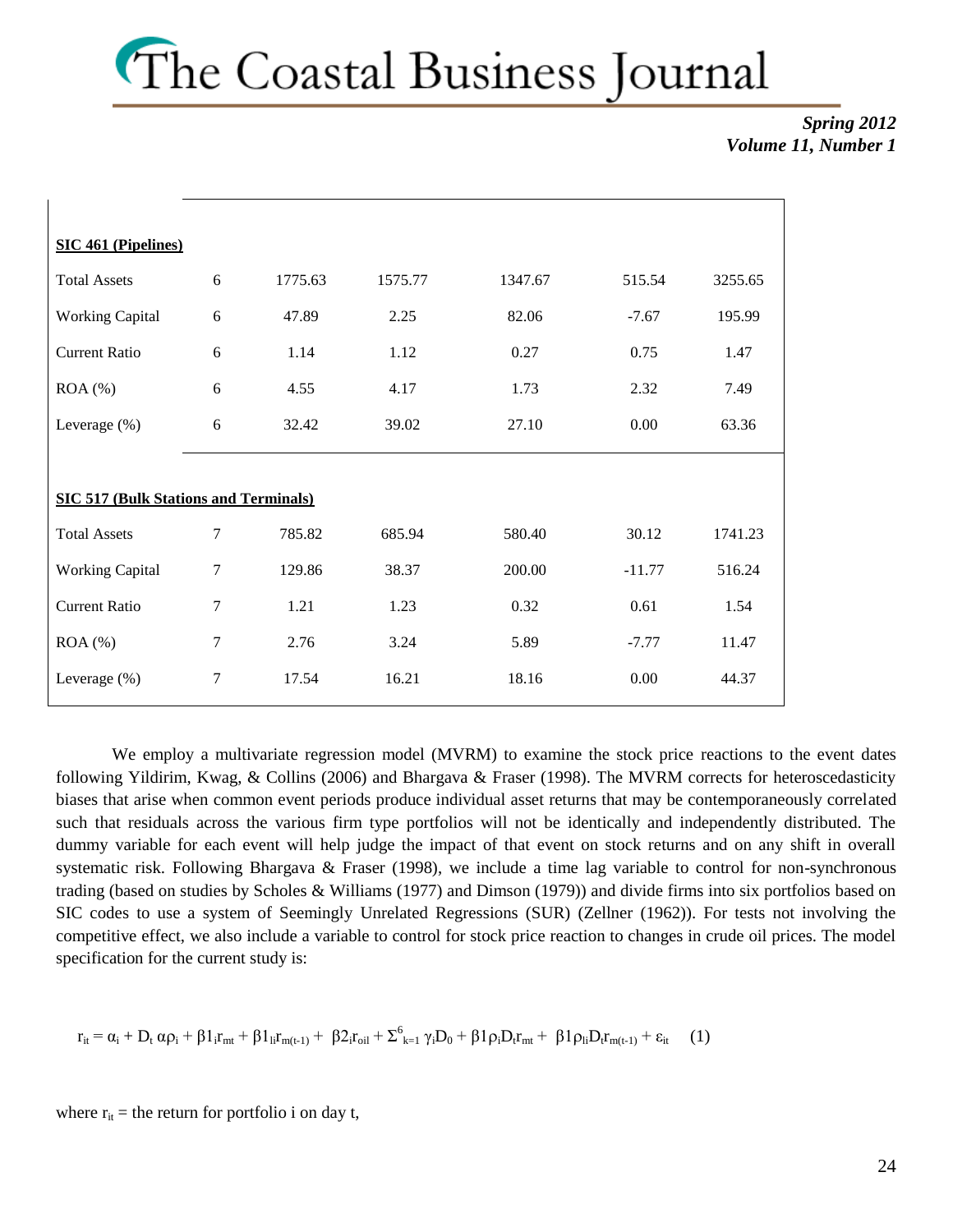*Spring 2012 Volume 11, Number 1*

 $\alpha_i$  = intercept coefficient for portfolio i,

 $D_t$  = dummy which is 1.0 after the last event date; else 0.0,

 $\alpha \rho_i$  = shift intercept coefficient for portfolio i,

 $\beta_1$  = systematic risk coefficient on market return for portfolio i (i.e. market beta),

 $r_{mt}$  = the return on the value weighted market portfolio on day t,

 $\beta_1$ <sub>li</sub> = systematic risk coefficient on the lagged market return for portfolio i,

 $\beta2_i$  = systematic risk coefficient on oil return for portfolio i (i.e. oil beta),

 $r_{oil}$  = the return on the front month NYMEX WTI contract (U.S. Government Energy

Information Administration),

 $\gamma_i$  = the wealth effect of the announcement on portfolio i for event k = 1 through 6,

 $D_0 =$  dummy which is 1.0 in the event window of the k<sup>th</sup> announcement; 0.0 otherwise (= 1 for the event window of day -1 through day +1 except for the rig explosion when it is  $= 1$  for the event window of day 0 through day  $+1$ ),

 $\beta 1 \rho_i$  = shift in market systematic risk for portfolio i,

 $\beta 1 \rho_{ii}$  = shift in market systematic risk for portfolio i on the lagged return, and

 $\varepsilon_{it}$  = error term.

To reiterate, we estimate cumulative abnormal returns by estimating the model parameters using 121-day trading periods before the first event and after the last event in Table 1.

#### **RESULTS**

Table 3 reports the results from estimating equation (1). The "Deepwater Horizon Firms" (DH) column utilizes the five firms (Anadarko, BP, Cameron, Halliburton, and Transocean) which were involved with operations at the Deepwater Horizon rig. The remaining six columns examine the six SIC code classifications excluding the five above firms. All regressions are significant at better than the 0.0001 level with the expected positive relationships – significant at the 0.0001 level or better - between company returns and the market portfolio (β1). Interestingly, the DH firms show no relationship between oil prices and stock returns while all other SIC groups show a positive relationship – significant at the 0.05 level or better - to oil prices (β2). This result supports the competitive effect as the other companies seem to be able to benefit from changing oil prices, while the DH firms do not.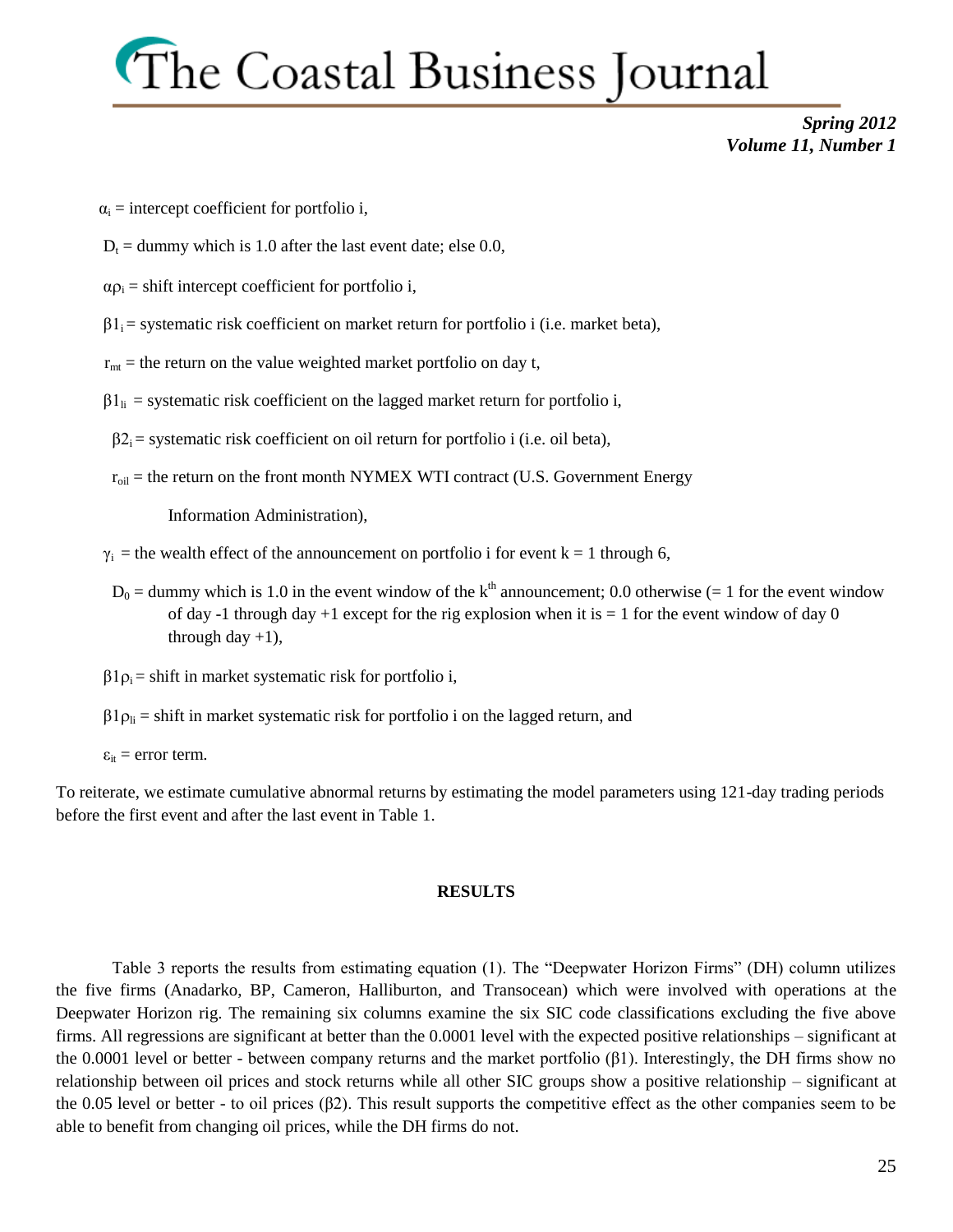*Spring 2012 Volume 11, Number 1*

The DH firms show no relationship between their stock returns and the rig explosion  $(\gamma_1)$ . This relationship is not too surprising given the uncertain extent of the event in the beginning. Stock prices for SIC 138 (drilling) companies show a positive reaction to the explosion. Since the drilling firms were not directly responsible for the explosion, the results could indicate, in keeping with the competitive effect, the market's expectation that these firms would be able to capitalize on the problems of the DH firms.

**Table 3**: Results from Deepwater Horizon Rig Event Tests

This table presents the results from estimating the following model for the oil industry:  $r_{it} = \alpha_i + D_t \alpha p_i + \beta 1_{i}r_{mt} + \beta 1_{i}r_{mt-1}$ +  $\beta 2_i r_{oil} + \sum_{k=1}^{6} \gamma_i D_0 + \beta 1 \rho_i D_t r_{m} + \beta 1 \rho_i D_t r_{m(t-1)} + \varepsilon_{it}$  where  $r_{it}$  = the return for portfolio i on day t,  $\alpha_i$  = intercept coefficient for portfolio i,  $D_t$  = dummy which is 1.0 after the last event date; else 0.0,  $\alpha \rho_i$  = shift intercept coefficient for portfolio i,  $\beta l_i$  = systematic risk coefficient on market return for portfolio i (i.e. market beta),  $r_{mt}$  = the return on the value weighted market portfolio on day t,  $\beta_1$ <sub>li</sub> = systematic risk coefficient on the lagged market return for portfolio i,  $\beta_2$ <sub>i</sub> = systematic risk coefficient on oil return for portfolio i (i.e. oil beta),  $r_{oil}$  = the return on the front month NYMEX WTI contract,  $\gamma_i$  = the wealth effect of the announcement on portfolio i for event  $k = 1$  through 6,  $D_0 =$  dummy which is 1.0 in the event window of the k<sup>th</sup> announcement; 0.0 otherwise (= 1 for the event window of day -1 through day +1),  $\beta 1 \rho_i$  = shift in market systematic risk for portfolio i,  $\beta \log_{10} = \text{shift}$  in market systematic risk for portfolio i on the lagged return, and  $\varepsilon_{it} =$  error term. The Deepwater Horizon column separates the five firms directly related to the rig explosion: British Petroleum, Halliburton, Transocean, Cameron, and Anadarko. We consider oil industry SIC Codes 131 (exploration), 138 (drilling), 291 (refining), 353 (machinery and equipment), 461 (pipelines), and 517 (bulk stations and terminals). P-values are in parentheses. \*\*\*, \*\*, and \* signify significance at the 0.01, 0.05, and 0.10 level, respectively.

| <b>SIC</b>      | Deepwater        | 131         | 138        | 291        | 353                      | 461        | 517                          |
|-----------------|------------------|-------------|------------|------------|--------------------------|------------|------------------------------|
|                 | Horizon<br>Firms | Exploration | Drilling   | Refining   | Machinery &<br>Equipment | Pipelines  | Bulk Stations &<br>Terminals |
|                 |                  |             |            |            |                          |            |                              |
| Intercept       | $-0.000$         | 0.000       | $-0.001$   | $-0.001*$  | 0.001                    | $0.001**$  | 0.000                        |
|                 | $(-0.65)$        | (0.92)      | (0.12)     | (0.08)     | (0.44)                   | (0.04)     | (0.59)                       |
| $\alpha \rho_i$ | 0.000            | 0.001       | $0.002**$  | $0.001**$  | 0.001                    | $-0.000$   | 0.001                        |
|                 | (0.95)           | (0.37)      | (0.03)     | (0.04)     | (0.31)                   | (0.75)     | (0.32)                       |
| $\beta1_i$      | $0.027***$       | $1.242***$  | $1.552***$ | $1.037***$ | $1.542***$               | $0.535***$ | $0.542***$                   |
|                 | (<0.0001)        | (<0.0001)   | (<0.0001)  | (<0.0001)  | (<0.0001)                | (<0.0001)  | (<0.0001)                    |
| $\beta1_{1i}$   | 0.002            | $0.142***$  | $0.102**$  | 0.015      | $0.110**$                | $0.137***$ | $0.167***$                   |
|                 | (0.28)           | (0.002)     | (0.05)     | (0.62)     | (0.03)                   | (0.001)    | (0.00)                       |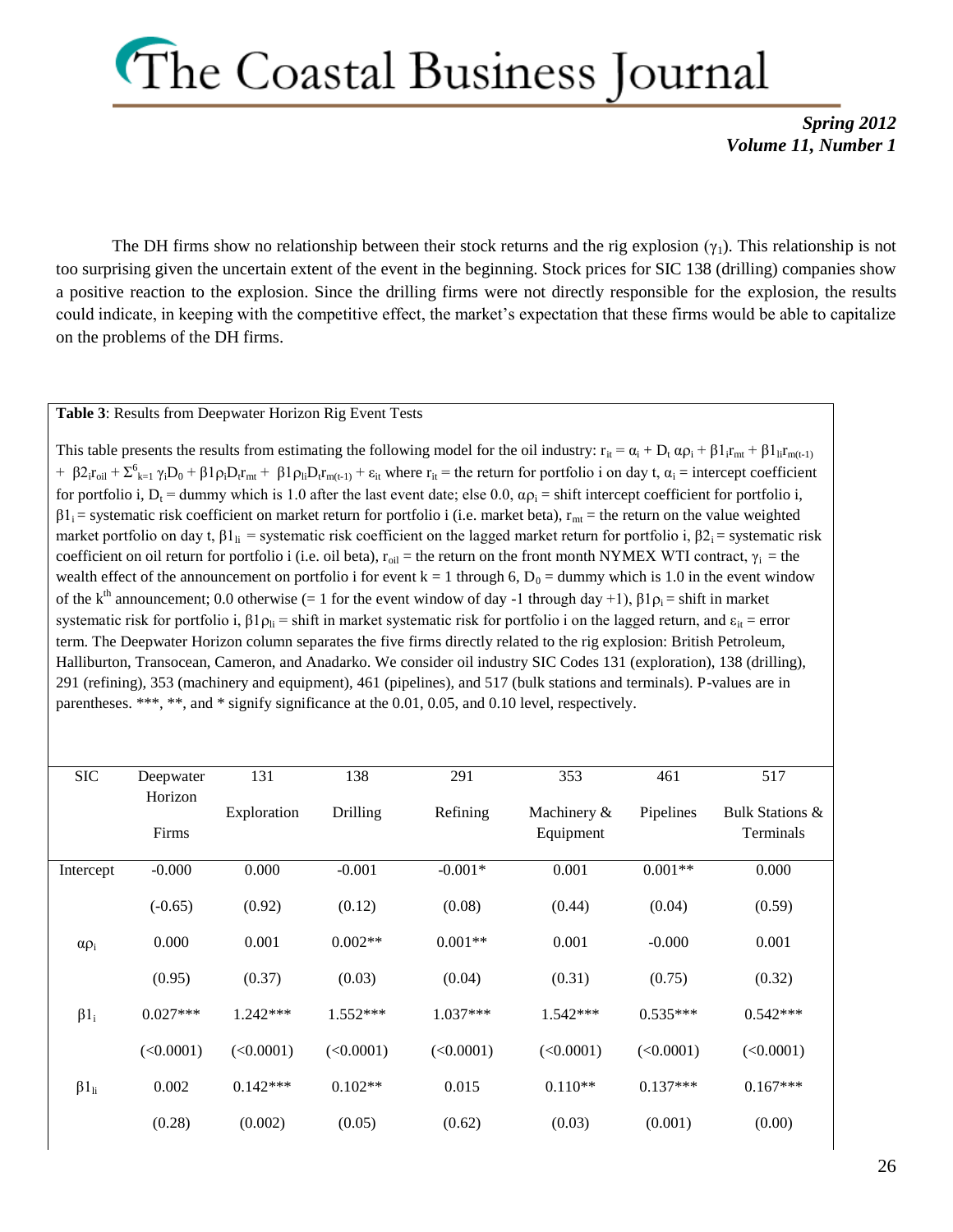### *Spring 2012 Volume 11, Number 1*

| $\beta2_i$           | 0.001       | $0.197***$  | $0.213***$  | $0.154***$ | $0.136***$  | $0.065**$   | $0.124***$  |
|----------------------|-------------|-------------|-------------|------------|-------------|-------------|-------------|
|                      | (0.52)      | (<0.0001)   | (<0.0001)   | (<0.0001)  | (0.00)      | (0.04)      | (0.00)      |
| $\gamma_1$           | 0.000       | $-0.002$    | $0.011*$    | 0.000      | 0.006       | 0.002       | 0.003       |
|                      | (0.81)      | (0.68)      | (0.08)      | (0.92)     | (0.26)      | (0.67)      | (0.65)      |
| $\gamma_2$           | $0.000**$   | $-0.001$    | 0.005       | $-0.001$   | 0.004       | $-0.018***$ | $-0.013***$ |
|                      | (0.04)      | (0.74)      | (0.34)      | (0.74)     | (0.47)      | (<0.0001)   | (0.01)      |
| $\gamma_3$           | 0.000       | 0.004       | 0.001       | $-0.005*$  | 0.004       | $0.009**$   | 0.008       |
|                      | (0.83)      | (0.31)      | (0.87)      | (0.08)     | (0.42)      | (0.03)      | (0.11)      |
| $\gamma_4$           | $-0.001***$ | $-0.002$    | $-0.021***$ | 0.003      | $-0.033***$ | $-0.002$    | $-0.000$    |
|                      | (<0.0001)   | (0.57)      | (<0.0001)   | (0.32)     | (<0.0001)   | (0.68)      | (0.96)      |
| $\gamma_5$           | $-0.000$    | $-0.004$    | $-0.006$    | 0.005      | 0.002       | 0.006       | 0.004       |
|                      | (0.35)      | (0.94)      | (0.25)      | $(0.08)*$  | (0.65)      | (0.19)      | (0.46)      |
| $\gamma_6$           | $-0.000$    | $-0.005$    | $-0.000$    | $-0.002$   | $-0.011**$  | 0.002       | $-0.000$    |
|                      | (0.89)      | (0.23)      | (0.93)      | (0.45)     | (0.02)      | (0.59)      | (0.99)      |
| $\beta 1 \rho_i$     | $-0.003$    | $-0.223***$ | $-0.287***$ | $-0.018$   | $-0.104$    | $-0.251***$ | $-0.190**$  |
|                      | (0.32)      | (0.01)      | (0.005)     | (0.74)     | (0.28)      | (0.002)     | (0.05)      |
| $\beta 1 \rho_{li}$  | 0.000       | $-0.107$    | $-0.103$    | $-0.006$   | $-0.269***$ | $-0.111$    | $-0.081$    |
|                      | (0.98)      | (0.21)      | (0.30)      | (0.91)     | (0.01)      | (0.17)      | (0.40)      |
|                      | 0.57        | 0.82        | 0.84        | 0.89       | 0.84        | 0.49        | 0.45        |
| Adj. $R^2$<br>F-test | 34.28***    | 113.52***   | 128.35***   | 198.14***  | 129.53***   | 24.87***    | 21.15***    |
|                      | (<0.0001)   | (<0.0001)   | (<0.0001)   | (<0.0001)  | (<0.0001)   | (<0.0001)   | (<0.0001)   |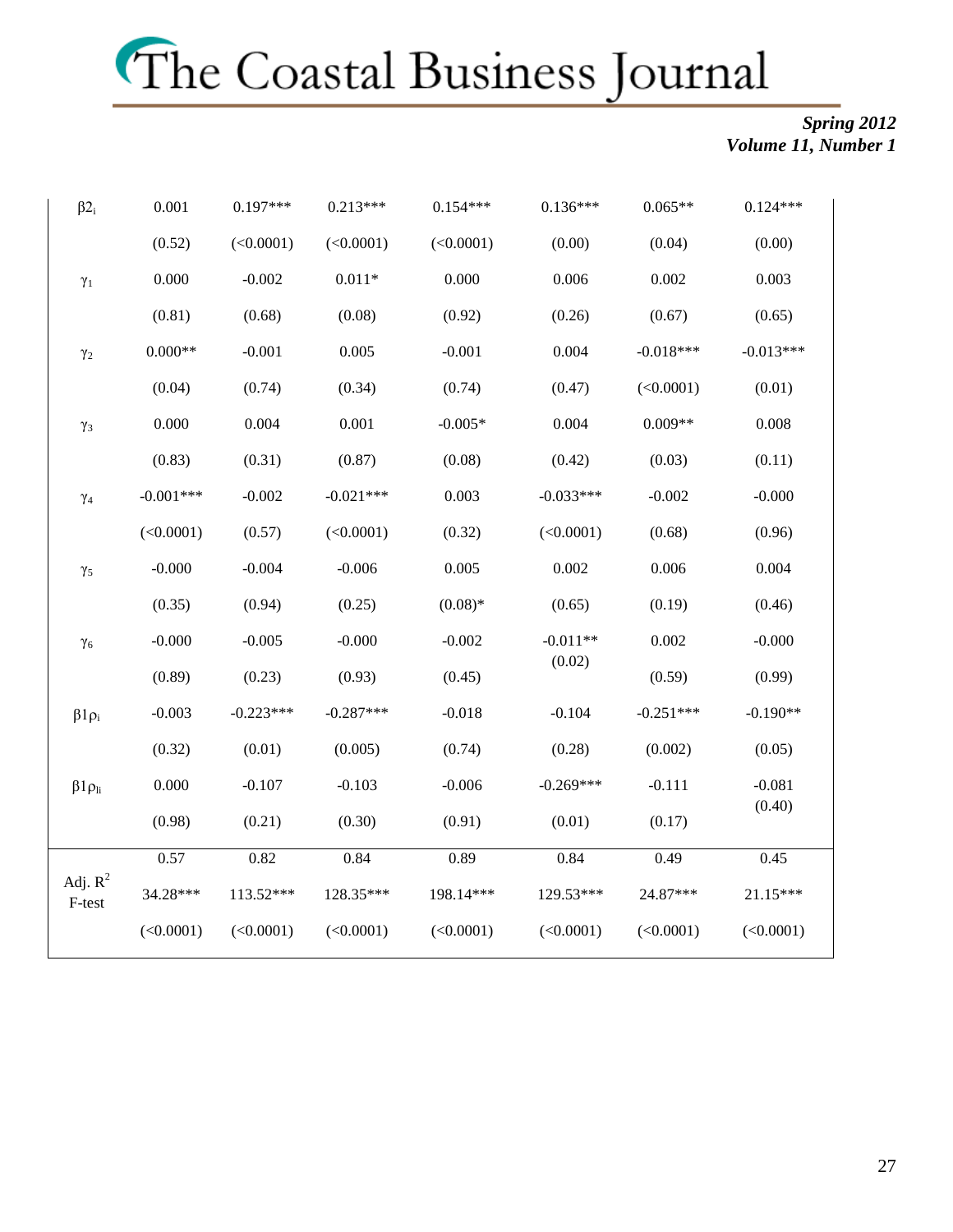*Spring 2012 Volume 11, Number 1*

The DH firms, as well as SIC 461 (pipelines) and SIC 517 (bulk stations and terminals) show significant stock price reactions to the announcement that the bill to increase environmental liability caps was passed by the House  $(\gamma_2)$ . While it seems unlikely that the market would interpret the legislation as directly helpful to the DH firms, it is possible that the proposed legislation was deemed less potentially harmful to the DH firms than expected, thus, generating the positive response. Given the relatively small firm sizes in SIC 461 and SIC 517 (see Table 2), the negative reaction may arise given financial distress if the firms were not able to afford insurance or if they were unable to self-insure. We examine this issue later in the study.

With regards to the announcement that insurance premiums increased as much as  $15\% - 50\%$  for offshore drilling  $(\gamma_3)$ , SIC 291 (refining) firms have a negative stock price response, while SIC 461 (pipelines) firms have a positive response. While SIC 291 shows the expected negative relationship, the positive finding for SIC 461 (pipelines) could mean that the insurance costs might not have increased as much as originally expected. That explanation seems a bit strained given no other grouping has a significant relationship to the reported increases.

DH firms as well as SIC 138 (drilling) and SIC 353 (machinery and equipment) have negative reactions to the first drilling moratorium in the Gulf of Mexico  $(\gamma_4)$  indicating that the market seems to interpret the halted drilling as a loss for these companies. SIC 291 (refining) shows a positive response to the court ordered lifting of the moratorium ( $\gamma_5$ ). The lack of a response by the other groups may be attributed to the expectation that the DOI would appeal the judge's ruling. SIC 353 (machinery and equipment) has a negative reaction to the second moratorium ( $\gamma_6$ ) in keeping with its reaction to the original ban  $(\gamma_4)$ .

Table 4 reports the combined tests for significance of CARs for combined like-event dates. We separate the CARs tests for announcement related to insurance costs ( $\gamma_2 + \gamma_3$ ) and drilling moratorium announcements ( $\gamma_4 + \gamma_6$ ). The tests reveal no significant difference for the combined insurance days. However, the drilling moratorium days show negative reactions for the five DH firms, SIC 138 (drilling), and SIC 353 (machinery and equipment) firms indicating that banning drilling - the primary business of these groups - is related to a decline in those companies' values. These results support the contagion effect for these firm types. We also estimated equation (1) without the control for oil prices and find the Table 4 type results to be virtually the same. These results are available upon request.

Table 5 presents results of tests examining contagion and competitive effects. In these tests, we re-estimate Equation (1), but omit the variable to control for oil prices. The basic idea for this omission is that firms directly tied to the rig explosion would likely see any court-ordered cost change directly with the price of oil. However, firms not tied to the rig explosion would likely benefit (lose) from increases (decreases) in oil prices. Thus, the CARs will more likely show if there is a difference (supporting competitive effect) or similarity (supporting contagion effect) between the tested groups when we omit the price of oil from the model.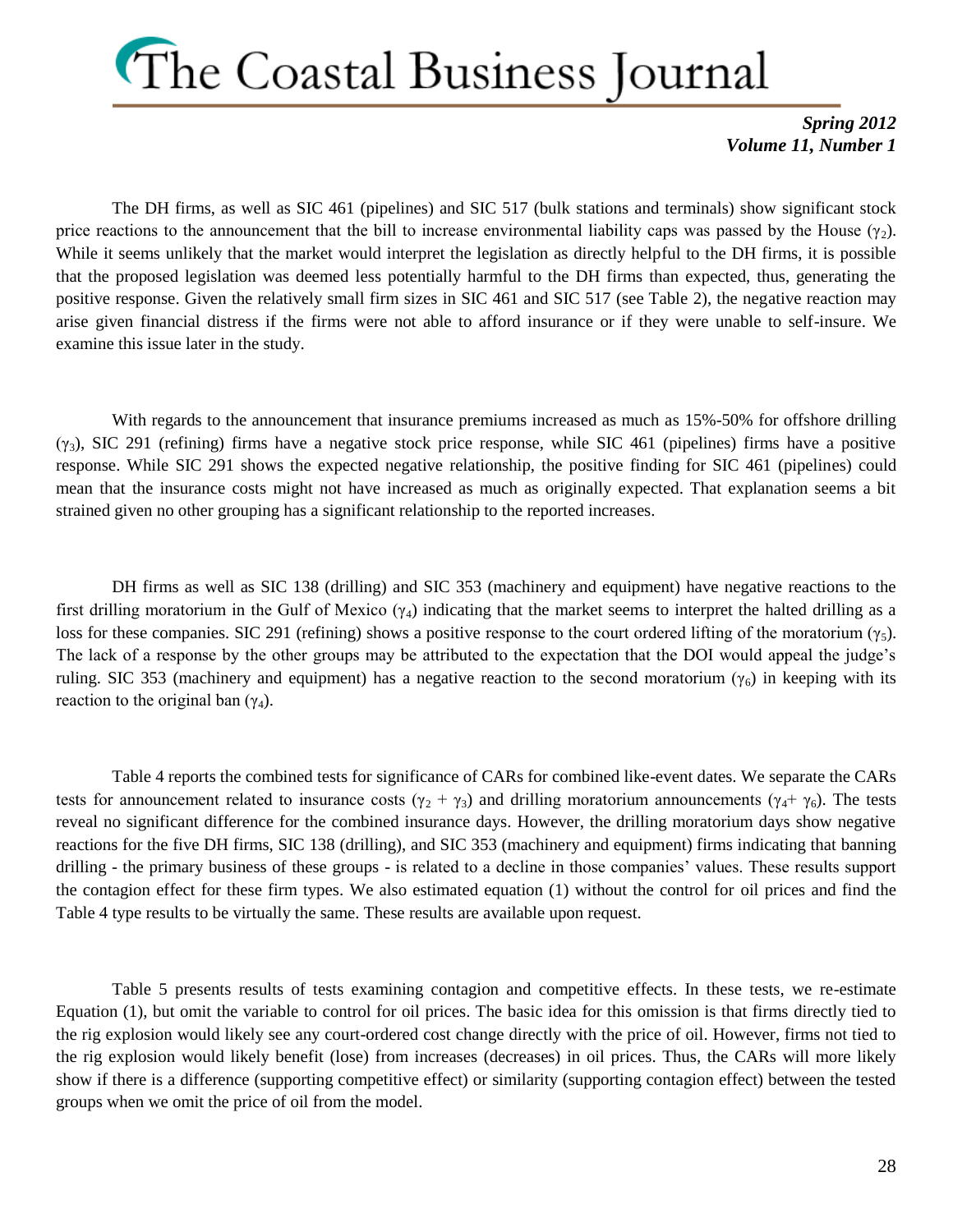*Spring 2012 Volume 11, Number 1*

Table 4: Cumulative Abnormal Returns for Related Events

This table presents the Cumulative Abnormal Returns (CARs) from estimating the following model for the oil industry:  $r_{it} = \alpha_i + D_t \alpha \rho_i + \beta l_i r_{mt} + \beta l_{li} r_{m(t-1)} + \beta 2_i r_{oil} + \sum_{k=1}^{6} \gamma_i D_0 + \beta l \rho_i D_t r_{mt} + \beta l \rho_i D_t r_{m(t-1)} + \varepsilon_{it}$  where  $r_{it} =$  the return for portfolio i on day t,  $\alpha_i$  = intercept coefficient for portfolio i,  $D_i$  = dummy which is 1.0 after the last event date; else 0.0,  $\alpha_{\text{Di}}$  = shift intercept coefficient for portfolio i,  $\beta_{1}$  = systematic risk coefficient on market return for portfolio i (i.e. market beta),  $r_{mt}$  = the return on the value weighted market portfolio on day t,  $\beta l_{li}$  = systematic risk coefficient on the lagged market return for portfolio i,  $\beta2_i$  = systematic risk coefficient on oil return for portfolio i (i.e. oil beta),  $r_{\text{oil}}$  = the return on the front month NYMEX WTI contract,  $\gamma_i$  = the wealth effect of the announcement on portfolio i for event  $k = 1$  through 6,  $D_0 =$  dummy which is 1.0 in the event window of the  $k<sup>th</sup>$ announcement; 0.0 otherwise (= 1 for the event window of day -1 through day +1),  $\beta_1 \rho_i = \text{shift in market}$ systematic risk for portfolio i,  $\beta_1 \rho_{ii} = \text{shift}$  in market systematic risk for portfolio i on the lagged return, and  $\varepsilon_{ii} =$ error term. We combine like events: insurance costs ( $\gamma_2$  and  $\gamma_3$ ) and drilling moratoria ( $\gamma_4 + \gamma_6$ ). The Deepwater Horizon column separates the five firms directly related to the rig explosion: British Petroleum, Halliburton, Transocean, Cameron, and Anadarko. We consider oil industry SIC Codes 131 (exploration), 138 (drilling), 291 (refining), 353 (machinery and equipment), 461 (pipelines), and 517 (bulk stations and terminals). F-test values are in parentheses. \*\*\*, \*\*, and \* signify significance at the 0.01, 0.05, and 0.10 level, respectively.

| Firm Category                     | <b>Insurance Days</b> | Moratorium Days       |
|-----------------------------------|-----------------------|-----------------------|
|                                   | $\gamma_2 + \gamma_3$ | $\gamma_4 + \gamma_6$ |
| Deepwater Horizon Firms           | 0.137%                | $-0.589\%**$          |
|                                   | (2.61)                | (20.55)               |
| SIC 131 (exploration)             | 0.302%                | $-0.785%$             |
|                                   | (0.22)                | (1.53)                |
| SIC 138 (drilling)                | 0.588%                | $-2.094\%$ ***        |
|                                   | (0.61)                | (8.14)                |
| SIC 291 (refining)                | 0.604%                | 0.068%                |
|                                   | (2.06)                | (0.03)                |
| SIC 353 (machinery and equipment) | 0.776%                | $-4.400\%$ ***        |
|                                   | (1.15)                | (38.44)               |
| SIC 461 (pipelines)               | $-0.849%$             | 0.053%                |
|                                   | (1.98)                | (0.01)                |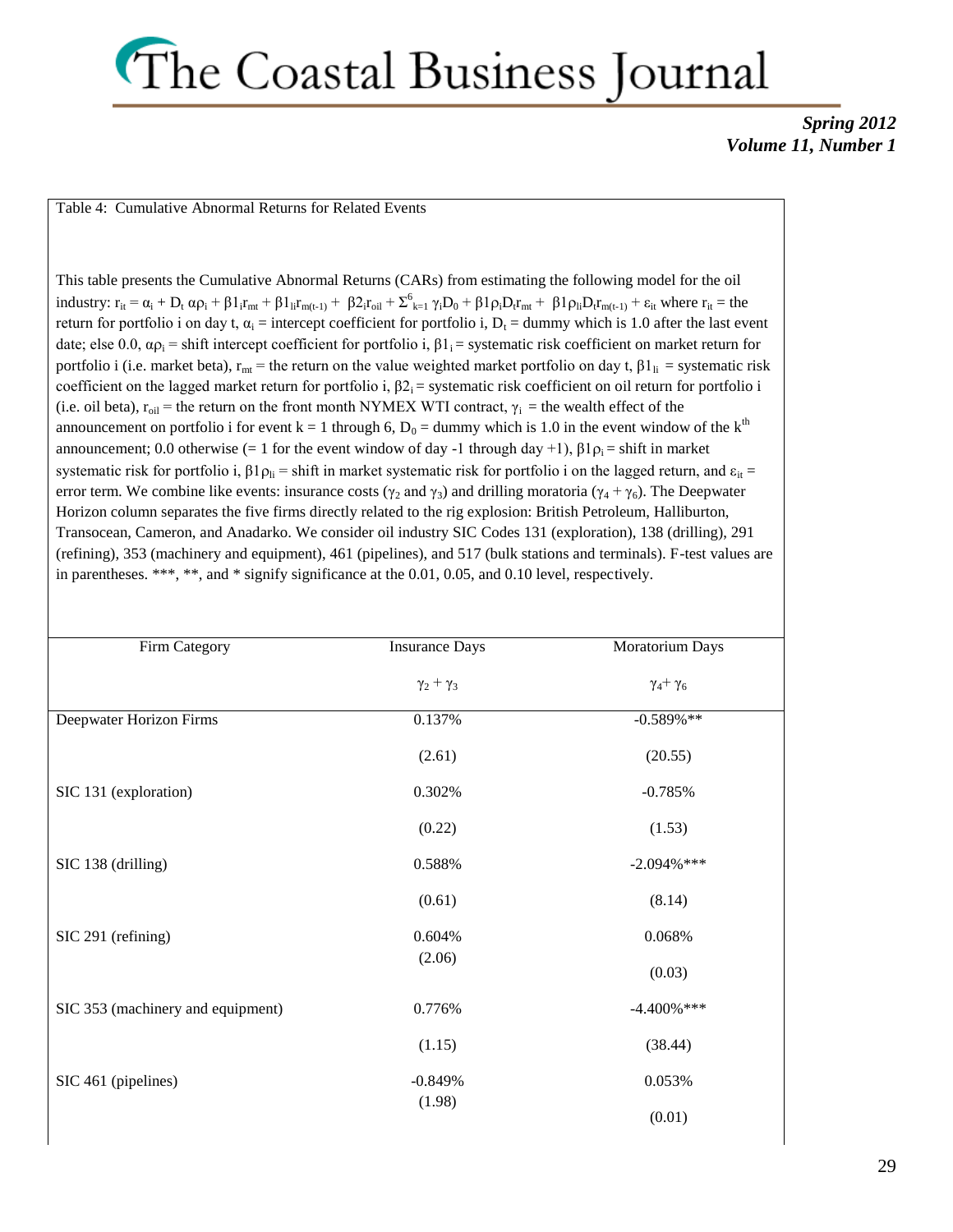### *Spring 2012 Volume 11, Number 1*

| SIC 517 (bulk stations and terminals) | $-0.516%$ | $-0.022\%$ |
|---------------------------------------|-----------|------------|
|                                       | (0.49)    | (0.00)     |

Panel A of Table 5 compares the CARs from re-estimating Equation (1) without the oil price beta for the three firms directly tied to the Deepwater Horizon (DHF) and all other firms in SIC 131 (exploration) and SIC 138 (drilling). Again, these firms show no significant reaction to insurance changes or to the court order to end the moratorium on drilling. However, they do continue to show the negative reaction to the moratorium announcements and, interestingly, the SIC 131 and SIC 138 firms' stock reactions are worse than those for the DH firms. These results support a contagion effect, but also that the moratoria are even more harmful to firms not directly tied to the rig explosion.

Panel B of Table 5 examines SIC 131 (exploration) firms dividing them based on whether the firms have Gulf of Mexico (GOM) exposure or not. To gauge Gulf of Mexico exposure, we examine the Business Summary portion for each company in Yahoo! Finance. We code any firm which has reference to Gulf of Mexico operations as 1.0 and we code all other firms as 0.0. Panel C repeats the GOM exposure process for SIC 138 (drilling) firms. In both cases, we find only GOM-exposed firms have negative stock reactions to the first moratorium ( $\gamma_4$ ) and both moratoria combined ( $\gamma_4 + \gamma_6$ ), but the differences between GOM- and non-GOM-exposed firms is only significant for SIC 138 firms. Hence, there does appear to be evidence for the competitive effect for SIC 138 firms. We also compare the CARs from the Deepwater Horizon firms with all other firms in our sample when estimating Equation (1) without the oil price control variable. The results are very similar to those shown in Panel A of Table 5 only with the difference between the two groups CARs significant at the 0.10 level as opposed to the 0.05 level.

Table 5: Cumulative Abnormal Returns based on Gulf of Mexico Exposure

This table presents the Cumulative Abnormal Returns (CARs) from estimating the following model for the oil industry (that does not include the oil beta):  $r_{it} = \alpha_i + D_t \alpha \rho_i + \beta l_i r_{mt} + \beta l_{li} r_{mt^{(t-1)}} + \sum_{k=1}^{6} \gamma_i D_0 + \beta l \rho_i D_t r_{mt} +$  $\beta_1 \rho_{li} D_t r_{m(t-1)} + \varepsilon_{li}$  where  $r_{it}$  = the return for portfolio i on day t,  $\alpha_i$  = intercept coefficient for portfolio i,  $D_t$  = dummy which is 1.0 after the last event date; else 0.0,  $\alpha \rho_i$  = shift intercept coefficient for portfolio i,  $\beta l_i$  = systematic risk coefficient on market return for portfolio i (i.e. market beta),  $r_{mt}$  = the return on the value weighted market portfolio on day t,  $\beta l_{li}$  = systematic risk coefficient on the lagged market return for portfolio i,  $\gamma_i$  = the wealth effect of the announcement on portfolio i for event  $k = 1$  through 6,  $D_0 =$  dummy which is 1.0 in the event window of the k<sup>th</sup> announcement; 0.0 otherwise (= 1 for the event window of day -1 through day +1),  $\beta_1 \rho_i = \text{shift in market}$ systematic risk for portfolio i,  $\beta 1 \rho_{ii} = \text{shift}$  in market systematic risk for portfolio i on the lagged return, and  $\varepsilon_{ii} =$ error term. We examine and compare firms with and without Gulf of Mexico (GOM) exposure alongside the Deepwater Horizon Firms (DHF): Halliburton, Transocean, and Anadarko for SIC Codes 131 (exploration) and 138 (drilling). \*\*\*, \*\*,\* signify significance at the 0.01, 0.05, and 0.10 level, respectively.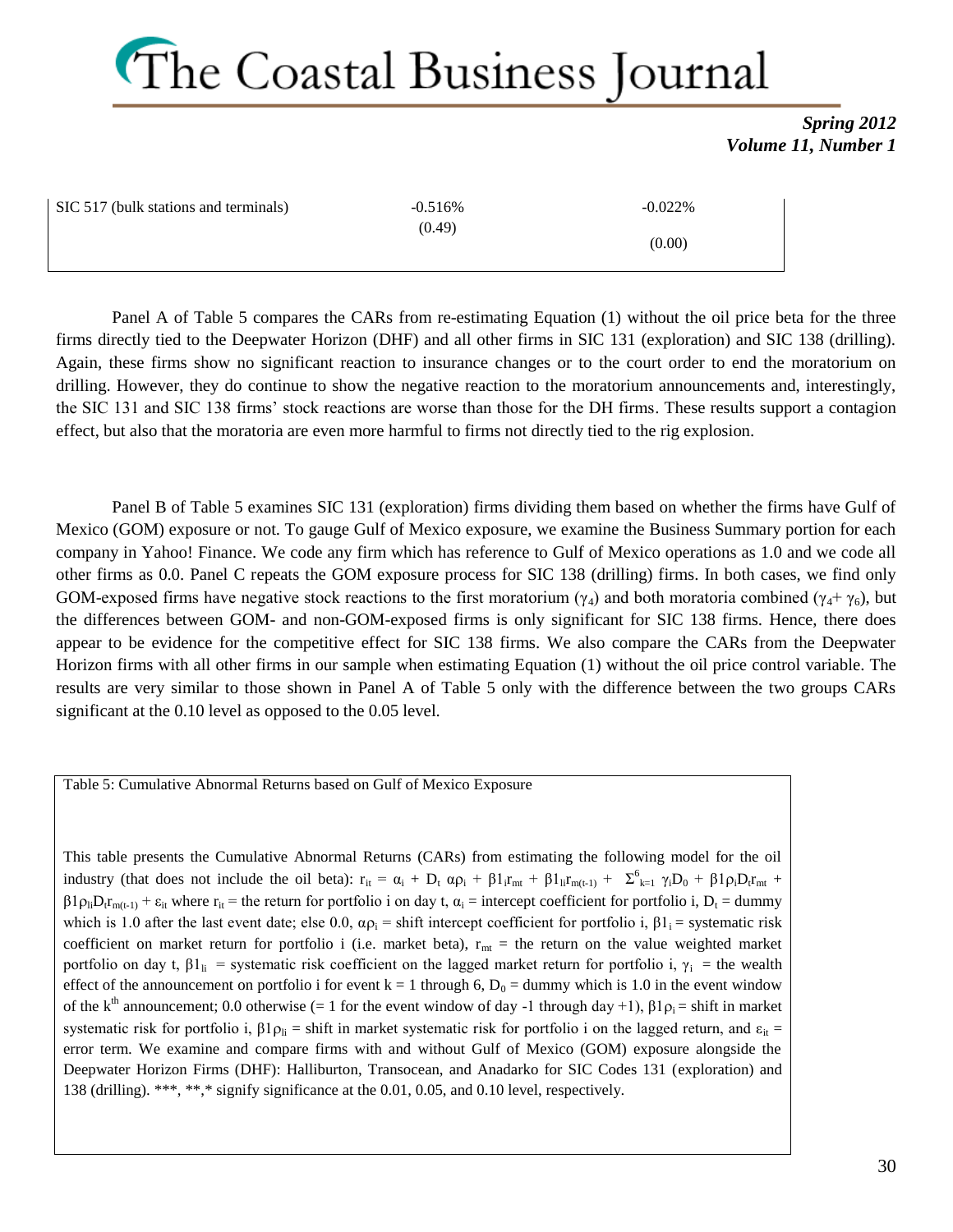### *Spring 2012 Volume 11, Number 1*

|             | Panel A: Deepwater Horizon and other Gulf of Mexico Firms |                |                                                         |                             |         |  |
|-------------|-----------------------------------------------------------|----------------|---------------------------------------------------------|-----------------------------|---------|--|
|             | Event<br>Date                                             | <b>DHF</b>     | <b>SIC 131</b><br>(exploration) &<br>SIC 138 (drilling) | Difference<br>(DHF-non DHF) | F-value |  |
| Insurance   | $\gamma_2$                                                | 0.127%         | $-0.083%$                                               | 0.044%                      | 0.01    |  |
|             | $\gamma_3$                                                | 0.010%         | 0.760%                                                  | $-0.750%$                   | 2.67    |  |
|             | $\gamma_2 + \gamma_3$                                     | 0.137%         | 0.843%                                                  | $-0.706%$                   | 1.12    |  |
| Moratorium  | $\gamma_4$                                                | $-0.530\%$ *** | $-2.088\%$ ***                                          | 1.558%***                   | 11.52   |  |
|             | $\gamma_6$                                                | $-0.058%$      | $-0.659%$                                               | 0.601%                      | 1.71    |  |
|             | $\gamma_4 + \gamma_6$                                     | $-0.588\%$ *** | $-2.747\%$ ***                                          | 2.169%***                   | 10.87   |  |
| Court Order | $\gamma_5$                                                | $-0.096%$      | $-0.344%$                                               | 0.248%                      | 0.29    |  |
|             | Event                                                     |                | Panel B: SIC 131 (Exploration)                          | Difference                  |         |  |
|             | Date                                                      | No GOM         | GOM                                                     | $(G-NG)$                    | F-value |  |
| Insurance   | $\gamma_2$                                                | $-0.374%$      | $-0.045%$                                               | 0.329%                      | 0.85    |  |
|             | $\gamma_3$                                                | 0.553%         | 0.158%                                                  | $-0.395%$                   | 1.29    |  |
|             | $\gamma_2 + \gamma_3$                                     | 0.179%         | 0.113%                                                  | $-0.066%$                   | 0.02    |  |
| Moratorium  | $\gamma_4$                                                | 0.052%         | $-0.215\%$ **                                           | $-0.267%$                   | 0.59    |  |
|             | $\gamma_6$                                                | $-0.418%$      | $-0.128%$                                               | 0.290%                      | 0.70    |  |
|             | $\gamma_4 + \gamma_6$                                     | $-0.366%$      | $-0.353\%**$                                            | 0.013%                      | 0.00    |  |
| Court Order | $\gamma_5$                                                | 0.173%         | $-0.049%$                                               | $-0.222%$                   | 0.40    |  |
|             |                                                           |                |                                                         |                             |         |  |

Table 5 (Continued)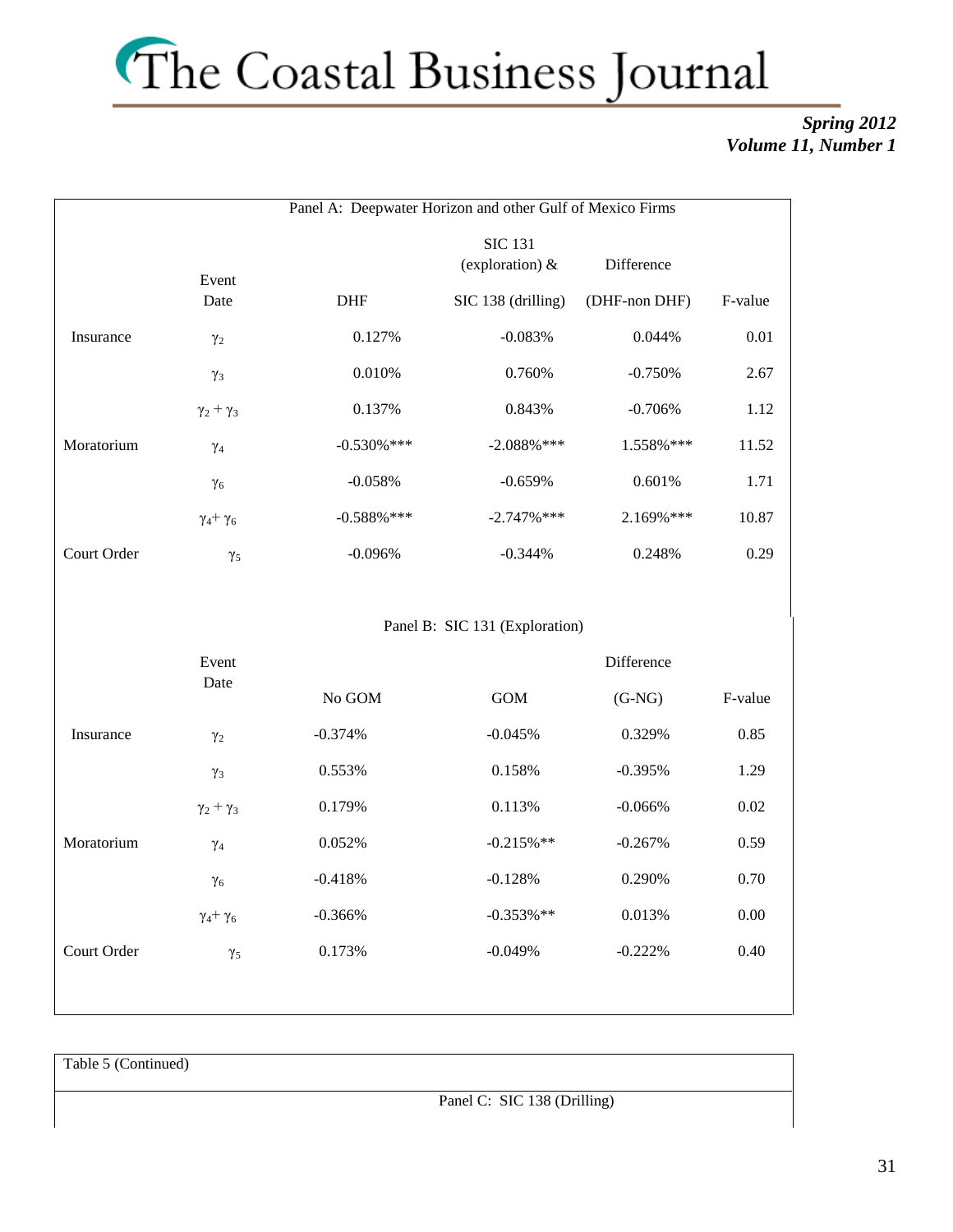### *Spring 2012 Volume 11, Number 1*

|             | Event                 | Difference |                |                |         |  |
|-------------|-----------------------|------------|----------------|----------------|---------|--|
|             | Date                  | No GOM     | GOM            | $(G-NG)$       | F-value |  |
| Insurance   | $\gamma_2$            | 0.013%     | 0.213%         | 0.226%         | 0.42    |  |
|             | $\gamma_2 + \gamma_3$ | $-0.053%$  | 0.617%         | 0.670%         | 2.38    |  |
| Moratorium  | $\gamma_4$            | $-0.219%$  | $-1.777\%$ *** | $-1.558\%$ *** | 27.27   |  |
|             | $\gamma_6$            | $-0.040%$  | $-0.257%$      | $-0.217%$      | 0.53    |  |
|             | $\gamma_4 + \gamma_6$ | $-0.259%$  | $-2.034\%$ *** | $-1.775%$ ***  | 17.40   |  |
| Court Order | $\gamma_5$            | $-0.200%$  | $-0.209%$      | $-0.009%$      | 0.00    |  |
|             |                       |            |                |                |         |  |

Table 6 examines the non-DH firms within their respective SIC groups after splitting the samples by low-leverage and high-leverage firms. We also compare firms by total assets, current ratio, and a cutoff of \$150 million of working capital (as gauge of financial assurance). However, we find no significant differences based on these alternate measures. Low- (High-) leverage firms are companies with leverage values that are less (more) than the median for the entire sample excluding DH firms. The purpose behind these tests is that firms with less financial slack may react more strongly to various study events. For instance, remember that Table 4 reports no significant CARs for the combined moratorium days  $(\gamma_4 + \gamma_6)$  for the SIC 131 (exploration) group. However, when we split this group by leverage, we find the high-leverage firms show a more negative response to the first moratorium ( $\gamma_4$ ) and the combined moratorium days ( $\gamma_4 + \gamma_6$ ). This same pattern shows for SIC 461 (pipeline) firms, but with the high-leverage firms showing lower CARs in relation to insurance dates as well. Thus, as theorized, firms with less financial slack show evidence of worse CARs in relation to event dates of this study for those two SIC groups.

Three groups; SIC 291 (refining), SIC 353 (machinery and equipment), and SIC 517 (bulk stations and equipment) show no significantly different CARs based on leverage. However, we find low-leverage SIC 138 (drilling) firms have lower CARs than high-leverage firms in that category for the second moratorium ( $\gamma_6$ ) as well as the combined moratorium dates (γ<sub>4</sub> + γ<sub>6</sub>).

Given the unexpected results for SIC 138 firms, we re-examine the unexpected leverage results while controlling for the impact Gulf of Mexico (GOM) exposure. We include SIC 131 (exploration) firms as well to have a more complete picture. The SIC 131 firms CARs again show the pattern reported in Table 6 that high-leveraged firms' CARs are more negative than low-leveraged firms. This result holds for both sub-samples based on GOM exposure.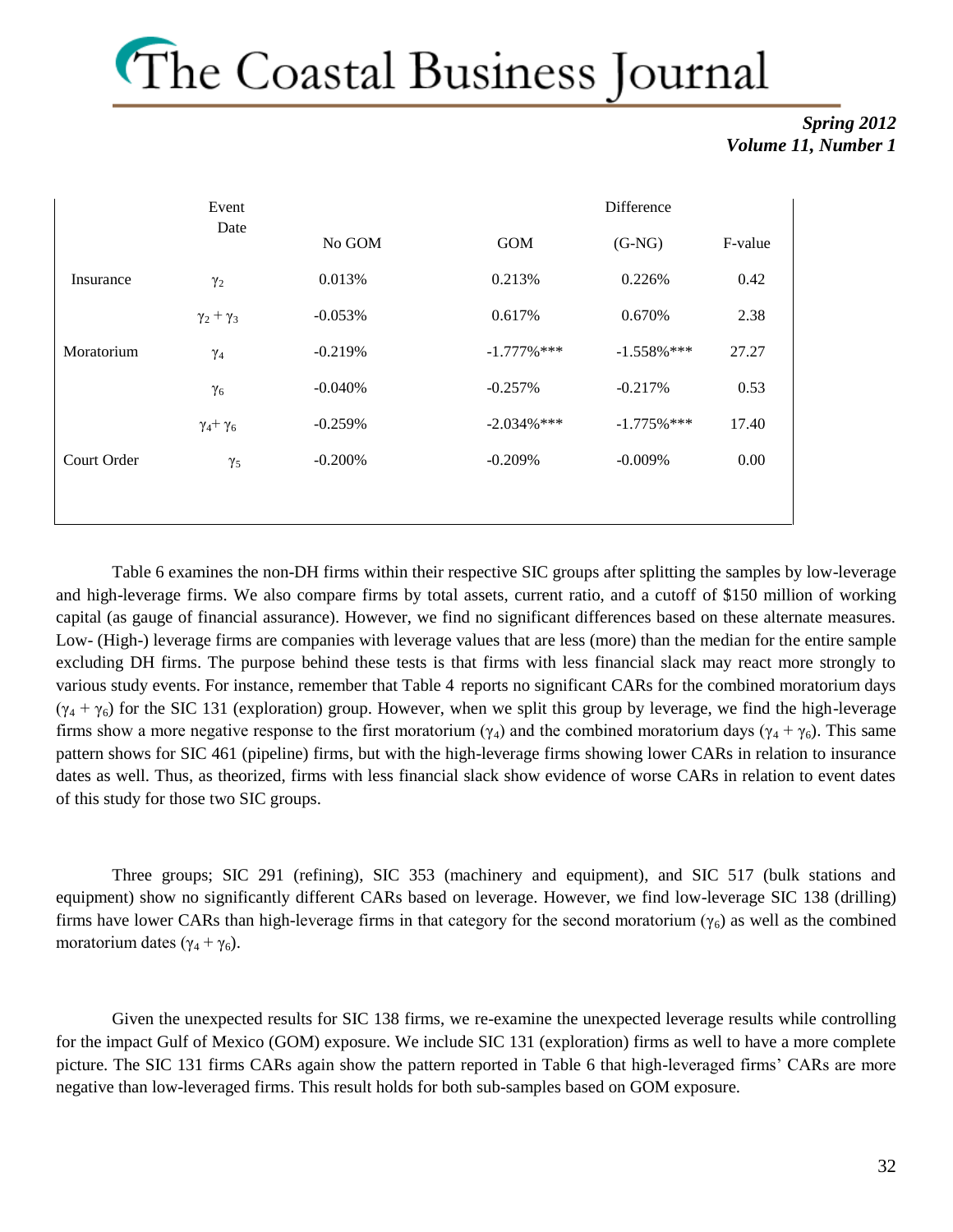*Spring 2012 Volume 11, Number 1*

Note that the SIC 138 (drilling) firms with no GOM exposure show no differences between CARs based on leverage. However, GOM-exposed SIC 138 firms with lower leverage show evidence of lower, that is more negative, CARs than high leverage GOM-exposed firms. Thus, the unexpected result in Table 6 is driven by these GOM-exposed firms. Further examination of this unexpected finding is beyond the current study.

Table 6: Cumulative Abnormal Returns Examining Leverage Differences

This table presents the results from estimating the following model for the oil industry:  $r_{it} = \alpha_i + D_t \alpha \rho_i + \beta l_i r_{mt} +$  $\beta 1_{li}r_{m(t-1)} + \beta 2_{i}r_{oil} + \sum_{k=1}^{6} \gamma_{i}D_{0} + \beta 1\rho_{i}D_{t}r_{mt} + \beta 1\rho_{li}D_{t}r_{m(t-1)} + \varepsilon_{it}$  where  $r_{it}$  = the return for portfolio i on day t,  $\alpha_{i}$  = intercept coefficient for portfolio i,  $D_t =$  dummy which is 1.0 after the last event date; else 0.0,  $\alpha \rho_i =$  shift intercept coefficient for portfolio i,  $\beta l_i$  = systematic risk coefficient on market return for portfolio i (i.e. market beta),  $r_{mt}$  = the return on the value weighted market portfolio on day t,  $\beta_1$ <sub>li</sub> = systematic risk coefficient on the lagged market return for portfolio i,  $β2<sub>i</sub> = systematic risk coefficient on oil return for portfolio i (i.e. oil beta), r<sub>oil</sub> = the return on$ the front month NYMEX WTI contract,  $\gamma_i$  = the wealth effect of the announcement on portfolio i for event k = 1 through 6,  $D_0 =$  dummy which is 1.0 in the event window of the k<sup>th</sup> announcement; 0.0 otherwise (= 1 for the event window of day -1 through day +1),  $\beta_1 \rho_i$  = shift in market systematic risk for portfolio i,  $\beta_1 \rho_{li}$  = shift in market systematic risk for portfolio i on the lagged return, and  $\varepsilon_{it}$  = error term. We exclude the firms directly related to the Deepwater Horizon explosion from these tests. \*\*\*, \*\*, and \* signify significance at the 0.01, 0.05, and 0.10 level, respectively.

|                              |                       | Low Leverage    | High Leverage  | Difference    |         |
|------------------------------|-----------------------|-----------------|----------------|---------------|---------|
|                              | <b>Event Date</b>     | $(<$ median $)$ | $($ median $)$ | $(H-L)$       | F-value |
| <b>SIC 131 (Exploration)</b> |                       |                 |                |               |         |
| Insurance                    | $\gamma_2$            | $-0.045%$       | $-0.109%$      | $-0.064%$     | 0.09    |
|                              | $\gamma_3$            | 0.001%          | 0.390%         | 0.389%        | 2.58    |
|                              | $\gamma_2 + \gamma_3$ | $-0.044%$       | 0.281%         | 0.325%        | 0.79    |
| Moratorium                   | $\gamma_4$            | 0.113%          | $-0.366%$      | $-0.479\%$ ** | 5.69    |
|                              | $\gamma_6$            | $-0.168%$       | $-0.364%$      | $-0.196%$     | 0.95    |
|                              | $\gamma_4 + \gamma_6$ | $-0.055%$       | $-0.730%$      | $-0.675%$ **  | 5.55    |
| Court Order                  | $\gamma_5$            | 0.000%          | $-0.044%$      | $-0.044%$     | 0.07    |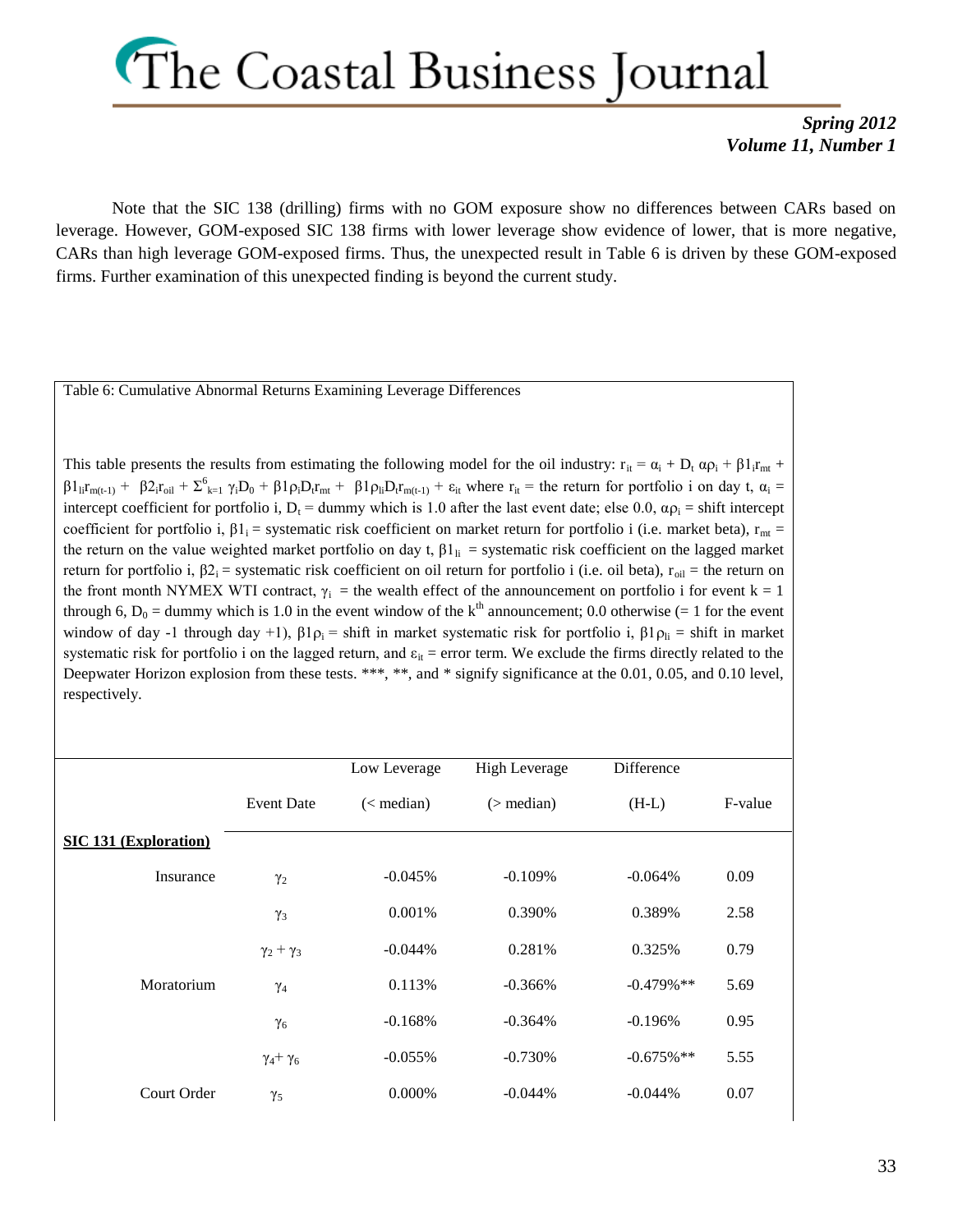### *Spring 2012 Volume 11, Number 1*

| SIC 138 (Drilling)                       |                       |                |                |             |      |  |  |  |
|------------------------------------------|-----------------------|----------------|----------------|-------------|------|--|--|--|
| Insurance                                | $\gamma_2$            | 0.171%         | 0.338%         | 0.167%      | 0.56 |  |  |  |
|                                          | $\gamma_3$            | 0.023%         | 0.055%         | 0.032%      | 0.02 |  |  |  |
|                                          | $\gamma_2 + \gamma_3$ | 0.194%         | 0.393%         | 0.199%      | 0.40 |  |  |  |
| Moratorium                               | $\gamma_4$            | $-1.078%$ ***  | $-0.976\%$ *** | 0.102%      | 0.22 |  |  |  |
|                                          | $\gamma_6$            | $-0.256%$      | 0.214%         | $0.470\%**$ | 4.77 |  |  |  |
|                                          | $\gamma_4 + \gamma_6$ | $-1.334%$      | $-0.762%$      | $0.572\%*$  | 3.48 |  |  |  |
| Court Order                              | $\gamma_5$            | $-0.437\%*$    | $-0.167%$      | 0.270%      | 1.52 |  |  |  |
| SIC 291 (Refining)                       |                       |                |                |             |      |  |  |  |
| Insurance                                | $\gamma_2$            | $-0.094%$      | $-0.001%$      | 0.093%      | 0.21 |  |  |  |
|                                          | $\gamma_3$            | $-0.209%$      | $-0.296%$      | $-0.087%$   | 0.21 |  |  |  |
|                                          | $\gamma_2 + \gamma_3$ | $-0.303%$      | $-0.297%$      | 0.006%      | 0.00 |  |  |  |
| Moratorium                               | $\gamma_4$            | 0.185%         | 0.103%         | $-0.082%$   | 0.20 |  |  |  |
|                                          | $\gamma_6$            | $-0.124%$      | $-0.093%$      | 0.031%      | 0.03 |  |  |  |
|                                          | $\gamma_4 + \gamma_6$ | 0.061%         | 0.010%         | $-0.051%$   | 0.04 |  |  |  |
| Court Order                              | $\gamma_5$            | 0.120%         | 0.399%**       | 0.279%      | 2.11 |  |  |  |
| <b>SIC 353 (Machinery and Equipment)</b> |                       |                |                |             |      |  |  |  |
| Insurance                                | $\gamma_2$            | 0.232%         | 0.133%         | $-0.099%$   | 0.08 |  |  |  |
|                                          | $\gamma_3$            | 0.331%         | 0.080%         | $-0.251%$   | 0.56 |  |  |  |
|                                          | $\gamma_2+\gamma_3$   | 0.563%         | 0.213%         | $-0.350%$   | 0.52 |  |  |  |
| Moratorium                               | $\gamma_4$            | $-1.391\%$ *** | $-1.874%$ ***  | $-0.483%$   | 2.10 |  |  |  |
|                                          | $\gamma_6$            | $-0.641\%$ **  | $-0.495%$      | 0.146%      | 0.19 |  |  |  |
|                                          | $\gamma_4 + \gamma_6$ | $-2.032\%$ *** | $-2.369\%$ *** | $-0.337%$   | 0.50 |  |  |  |
| Court Order                              | $\gamma_5$            | $-0.017%$      | 0.242%         | 0.259%      | 0.59 |  |  |  |

Table 6 (Continued)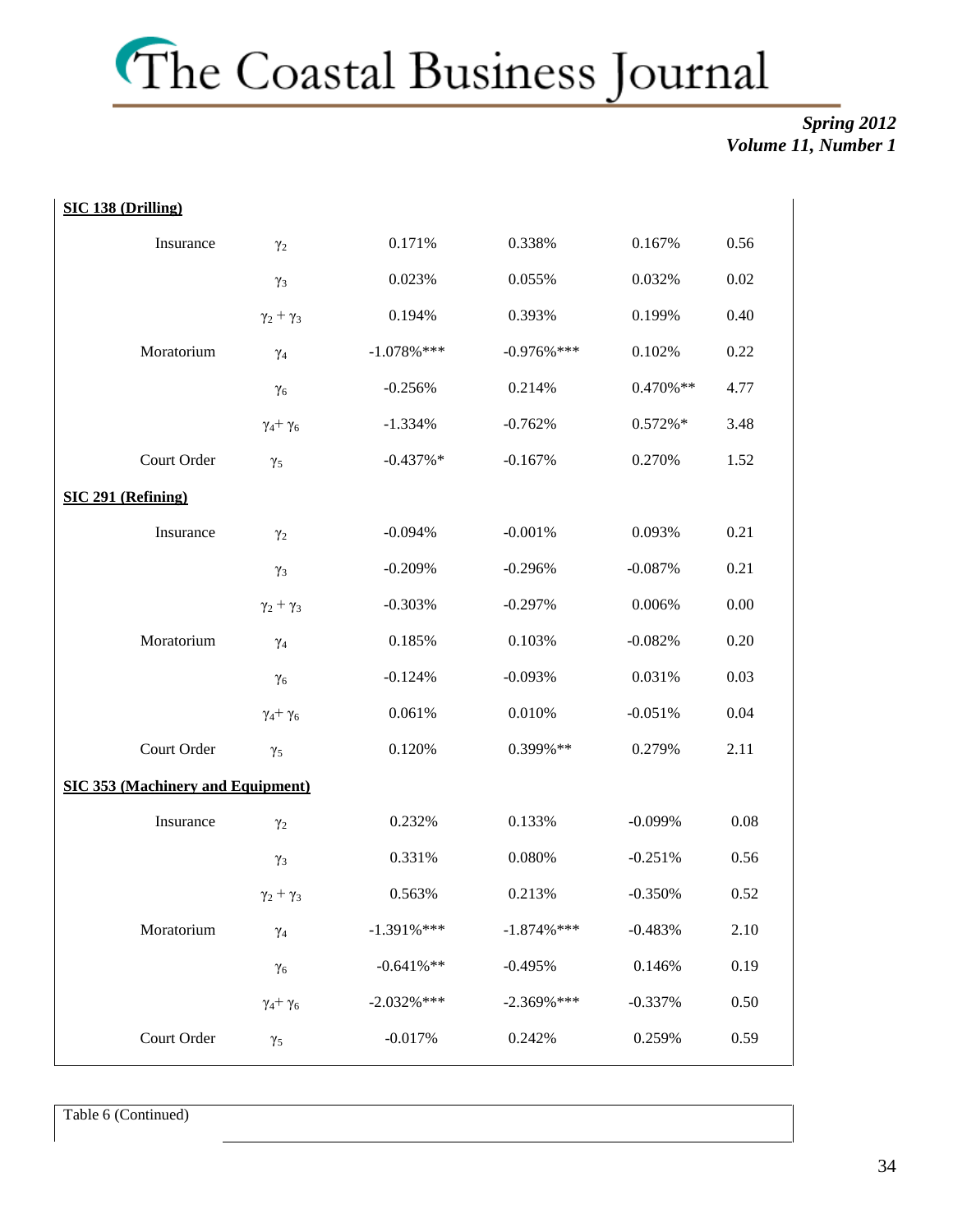### *Spring 2012 Volume 11, Number 1*

| <b>Event Date</b>                            | Low Leverage    | <b>High Leverage</b> | Difference   |         |
|----------------------------------------------|-----------------|----------------------|--------------|---------|
|                                              | $(<$ median $)$ | $($ median $)$       | $(H-L)$      | F-value |
|                                              |                 |                      |              |         |
| $\gamma_2$                                   | $-0.697%$ ***   | $-1.085%$ ***        | $-0.388\%*$  | 3.61    |
| $\gamma_3$                                   | 0.515%          | $0.417\% *$          | $-0.098%$    | 0.24    |
| $\gamma_2 + \gamma_3$                        | $-0.182%$       | $-0.668\%*$          | $-0.486\%$ * | 2.84    |
| $\gamma_4$                                   | 0.065%          | $-0.235%$            | $-0.300%$    | 2.31    |
| $\gamma_6$                                   | 0.230%          | $-0.007%$            | $-0.237%$    | 1.45    |
| $\gamma_4 + \gamma_6$                        | 0.295%          | $-0.242%$            | $-0.537\%$ * | 3.65    |
| $\gamma_5$                                   | 0.335%          | 0.222%               | $-0.226%$    | 0.32    |
| <b>SIC 517 (Bulk Stations and Terminals)</b> |                 |                      |              |         |
| $\gamma_2$                                   | $-0.328%$       | $-0.992\%$ ***       | $-0.664%$    | 2.25    |
| $\gamma_3$                                   | 0.367%          | 0.436%               | 0.069%       | 0.03    |
| $\gamma_2 + \gamma_3$                        | $-0.568%$       | $-1.297%$            | $-0.729%$    | 0.91    |
| $\gamma_4$                                   | $-0.151%$       | 0.129%               | 0.280%       | 0.43    |
| $\gamma_6$                                   | 0.000%          | $-0.006%$            | $-0.006%$    | 0.00    |
| $\gamma_4 + \gamma_6$                        | $-0.151%$       | 0.123%               | 0.274%       | 0.20    |
| $\gamma_5$                                   | 0.012%          | 0.366%               | 0.354%       | 0.67    |
|                                              |                 |                      |              |         |
|                                              |                 |                      |              |         |

#### **CONCLUSION**

The Deepwater Horizon explosion and the related events which followed during the late spring and summer of 2010 greatly impacted the environment, economy, and oil industry. While we find little stock impact relating to the explosion itself – most likely owing to the slow release of information about the event – we do find that the Obama Administration's moratorium on drilling in the Gulf of Mexico had significant negative wealth impacts on the stock returns of oil firms directly involved with the rig's explosion and for oil firms involved in the drilling and machinery and equipment industries. We also find evidence to support the expectation that firms with greater exposure to operations in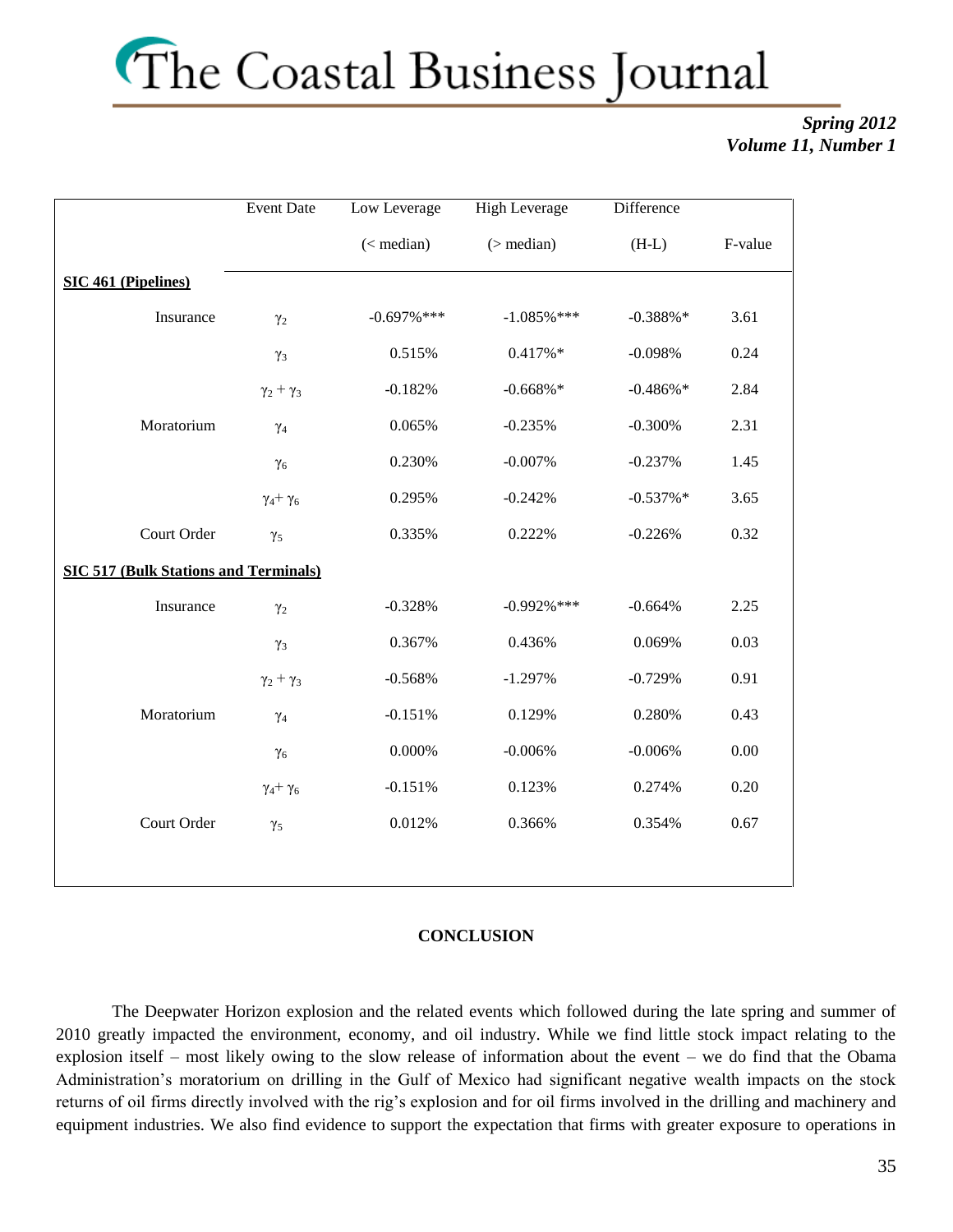*Spring 2012 Volume 11, Number 1*

the Gulf of Mexico have significantly lower returns and that oil firms in the pipeline and bulk stations and terminal areas show negative impacts from the increased costs due to financial assurance and insurance. Finally, in general, firms with a weaker financial position (higher leverage) tend to have lower returns, although this result is not uniform. In all, the results provide more support for contagion effects over competitive effects that the explosion was bad for all oil firms as opposed to an opportunity for those firms not directly involved to gain at the expense of Deepwater Horizon firms.

### **REFERENCES**

Associated Press (2010). "Companies Sue over Drilling Moratorium." *Mississippi Business Journal*, June 11, 2010. Accessed March 31, 2011.

[http://msbusiness.com/blog/2010/06/companies-sue-over-drilling-moratorium/.](http://msbusiness.com/blog/2010/06/companies-sue-over-drilling-moratorium/)

- Bhargava, R. & Fraser, D.R. (1998). "On the wealth and risk effects of commercial bank expansion into securities underwriting: An analysis of Section 20 subsidiaries." *Journal of Banking and Finance*, 22(4), 447-465.
- Broder, J.M. & Krauss, C. (2010). "Job Losses over Drilling Ban Fail to Materialize." New York Times. August 25, 2010. Accessed March 24, 2011. [http://www.nytimes.com/2010/08/25/us/25drill.html.](http://www.nytimes.com/2010/08/25/us/25drill.html)
- Carey, A. (2011). "Interior Secretary Salazar Cracks Under Pressure and Begins Issuing Gulf of Mexico Drilling Permits." *The Daily Caller*, March 1, 2011. Accessed March 31, 2011. [http://dailycaller.com/2011/03/01/interior-secretary-salazar-cracks-under-pressure-and-begins-issuing](http://dailycaller.com/2011/03/01/interior-secretary-salazar-cracks-under-pressure-and-begins-issuing-gulf-of-mexico-drilling-permits/)[gulf-of-mexico-drilling-permits/.](http://dailycaller.com/2011/03/01/interior-secretary-salazar-cracks-under-pressure-and-begins-issuing-gulf-of-mexico-drilling-permits/)
- Carmel, R. & Yekrangi, A. (2010). "An Overview of Offshore Oil Drilling Risks, Legislation

and Offshore Physical Damage Insurance Policies." *Coverage* Vol. 20(6), 1, 12-18.

Department of Interior Press Release (2010). "Salazar Calls for New Safety Measures for Offshore Oil and Gas Operations, Orders Six Month Moratorium on Deepwater Drilling." May 28, 2010. Accessed March 24, 2011.

[http://www.doi.gov/news/pressreleases/Salazar-Calls-for-New-Safety-Measures-for-Offshore-Oil-and-](http://www.doi.gov/news/pressreleases/Salazar-Calls-for-New-Safety-Measures-for-Offshore-Oil-and-Gas-Operations-Orders-Six-Month-Moratorium-on-Deepwater-Drilling.cfm)[Gas-Operations-Orders-Six-Month-Moratorium-on-Deepwater-Drilling.cfm.](http://www.doi.gov/news/pressreleases/Salazar-Calls-for-New-Safety-Measures-for-Offshore-Oil-and-Gas-Operations-Orders-Six-Month-Moratorium-on-Deepwater-Drilling.cfm)

- Department of Interior Press Release (2010). "Secretary Salazar Issues New Suspensions to Guide Safe Pause on Deepwater Drilling." July 12, 2010. Accessed March 24, 2011. [http://www.doi.gov/news/doinews/Secretary-Salazar-Issues-New-Suspensions-to-Guide-Safe-Pause-on-](http://www.doi.gov/news/doinews/Secretary-Salazar-Issues-New-Suspensions-to-Guide-Safe-Pause-on-Deepwater-Drilling.cfm)[Deepwater-Drilling.cfm#.](http://www.doi.gov/news/doinews/Secretary-Salazar-Issues-New-Suspensions-to-Guide-Safe-Pause-on-Deepwater-Drilling.cfm)
- Dimson, E. (1979). "Risk Measurement when Shares are Subject to Infrequent Trading." *Journal of Financial Economics*, Vol. 7, No 2, 197-226.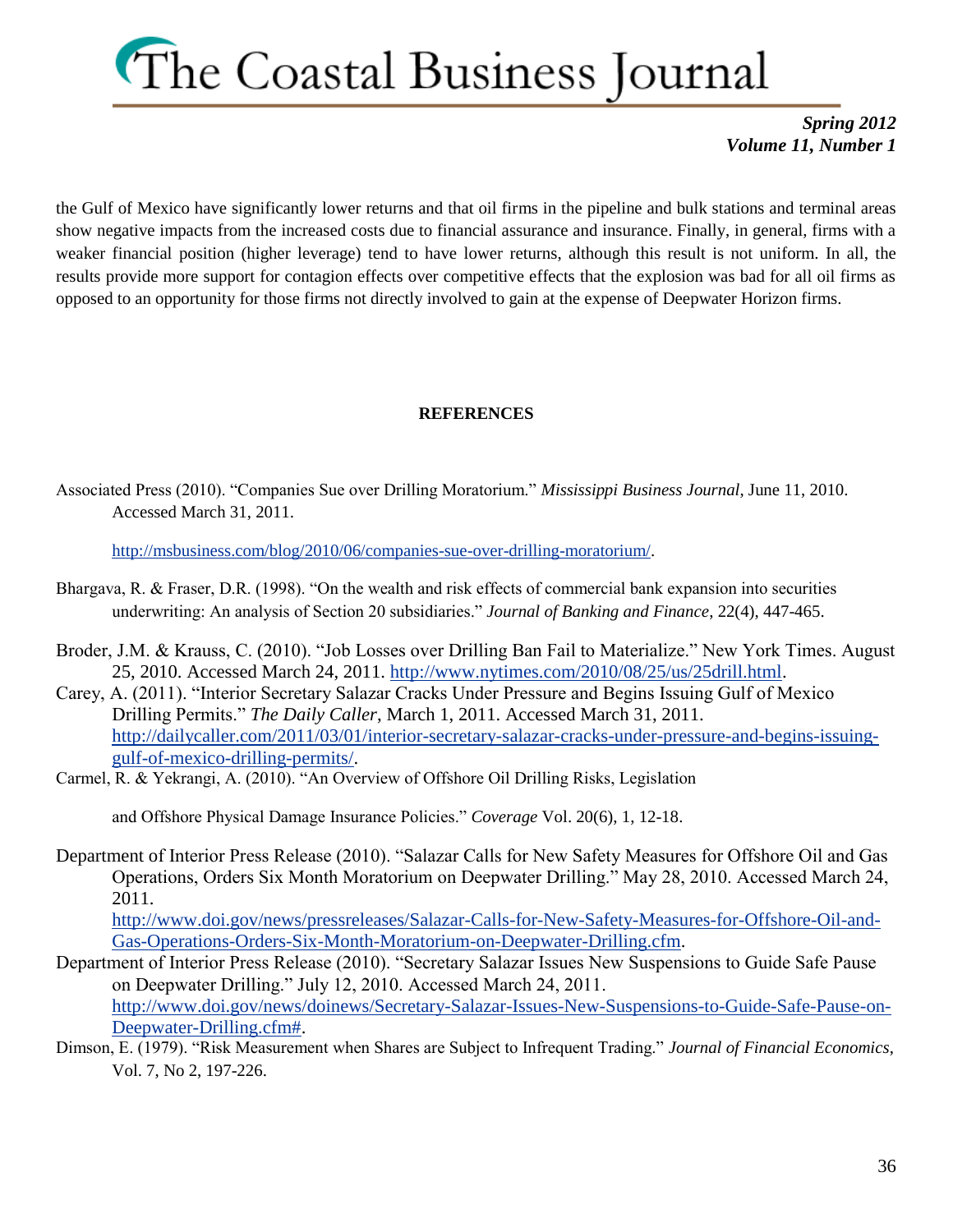*Spring 2012 Volume 11, Number 1*

- Favole, J.A., Power, S. & Chazan, G. (2010). "Obama Vows Tougher Stance on Oil Industry." *The Wall Street Journal Online*. May 28, 2010. Accessed April 2, 2011. [http://online.wsj.com/article/SB10001424052748704269204575270031411598538.html.](http://online.wsj.com/article/SB10001424052748704269204575270031411598538.html)
- Holm, E. (2010). "Insurance Premiums for Offshore Drilling Soar 15%-50%." *The Wall Street Journal Online*. May 25, 2010. Accessed March 25, 2011.

[http://online.wsj.com/article/SB10001424052748704167704575258772553997694.html.](http://online.wsj.com/article/SB10001424052748704167704575258772553997694.html)

- House Bill (2010). "H.R. 5214--111th Congress: Big Oil Bailout Prevention Act of 2010." GovTrack.us (database of federal legislation). Accessed April 11, 2011. [http://www.govtrack.us/congress/bill.xpd?bill=h111-5214.](http://www.govtrack.us/congress/bill.xpd?bill=h111-5214)
- Mason, J.R. (2010). "The Economic Cost of a Moratorium on Offshore Oil and Gas Exploration to the Gulf Region." *American Energy Alliance*, 23 pages.
- Pearson, N.O. (2010). "Offshore Insurance to Shrink as Providers Flee BP-Like Risk." *Bloomberg*, June 24, 2010. Accessed March 29, 2011. [http://www.bloomberg.com/news/2010-06-24/offshore-oil-drilling](http://www.bloomberg.com/news/2010-06-24/offshore-oil-drilling-insurance-to-shrink-as-providers-flee-bp-like-risk.html)[insurance-to-shrink-as-providers-flee-bp-like-risk.html.](http://www.bloomberg.com/news/2010-06-24/offshore-oil-drilling-insurance-to-shrink-as-providers-flee-bp-like-risk.html)
- Postal. A. & MacDonald, C. (2010). "Liability Cap Hike Could Drive Drillers Out of U.S. Waters, Institute Warns*." Property Casualty.com*. June 28, 2010. Accessed March 29, 2011. [http://www.propertycasualty360.com/2010/06/28/liability-cap-hike-could-drive-drillers-out-of-us](http://www.propertycasualty360.com/2010/06/28/liability-cap-hike-could-drive-drillers-out-of-us-waters-institute-warns)[waters-institute-warns.](http://www.propertycasualty360.com/2010/06/28/liability-cap-hike-could-drive-drillers-out-of-us-waters-institute-warns)
- Power, S. "Judge Overturns Drilling Ban." *The Wall Street Journal* Online, June 23, 2010.

Accessed April 1, 2011[. http://online.wsj.com/article/SB10001424052748704853404575322942341022322.html.](http://online.wsj.com/article/SB10001424052748704853404575322942341022322.html)

- Saunders, A. & Smirlock, M. (1987). "Intra- and interindustry effects of bank securities market activities: The case of discount brokerage." *Journal of Financial and Quantitative Analysis*, 22, 467-482.
- Scholes, M. & Williams, J. (1977). "Estimating Betas from Non-synchronous Data." *Journal of Financial Economics*, Vol. 10, No 1, 83-105.
- Stilley, R. (2011). "How to Kill My Company." *Mobile Press-Register*, March 25, 2011, A12.
- Yildirim, H.S., Kwag, S.W., & Collins, M.C. (2006). "An Examination of the Equity Market Response to The Gramm-Leach-Bliley Act Across Commercial Banking, Investment Banking, and Insurance Firms." *Journal of Business Finance & Accounting*, Vol. 33, Nos 9&10, 1629-1649.
- Zellner, A. (1962). "An Efficient Method of Estimating Seemingly Unrelated Regressions and Tests for Aggregation Basis." *Journal of American Statistical Association*, Vol 57, 348-368.

#### **ABOUT THE AUTHORS**

**Kenneth J. Hunsader** is Associate Professor of Finance at the Mitchell College of Business, University of South Alabama. His research interests include company transparency and strategy, mergers and acquisitions, and energy markets. Recent publications can be found in Applied Financial Economics, Financial Decisions, Review of